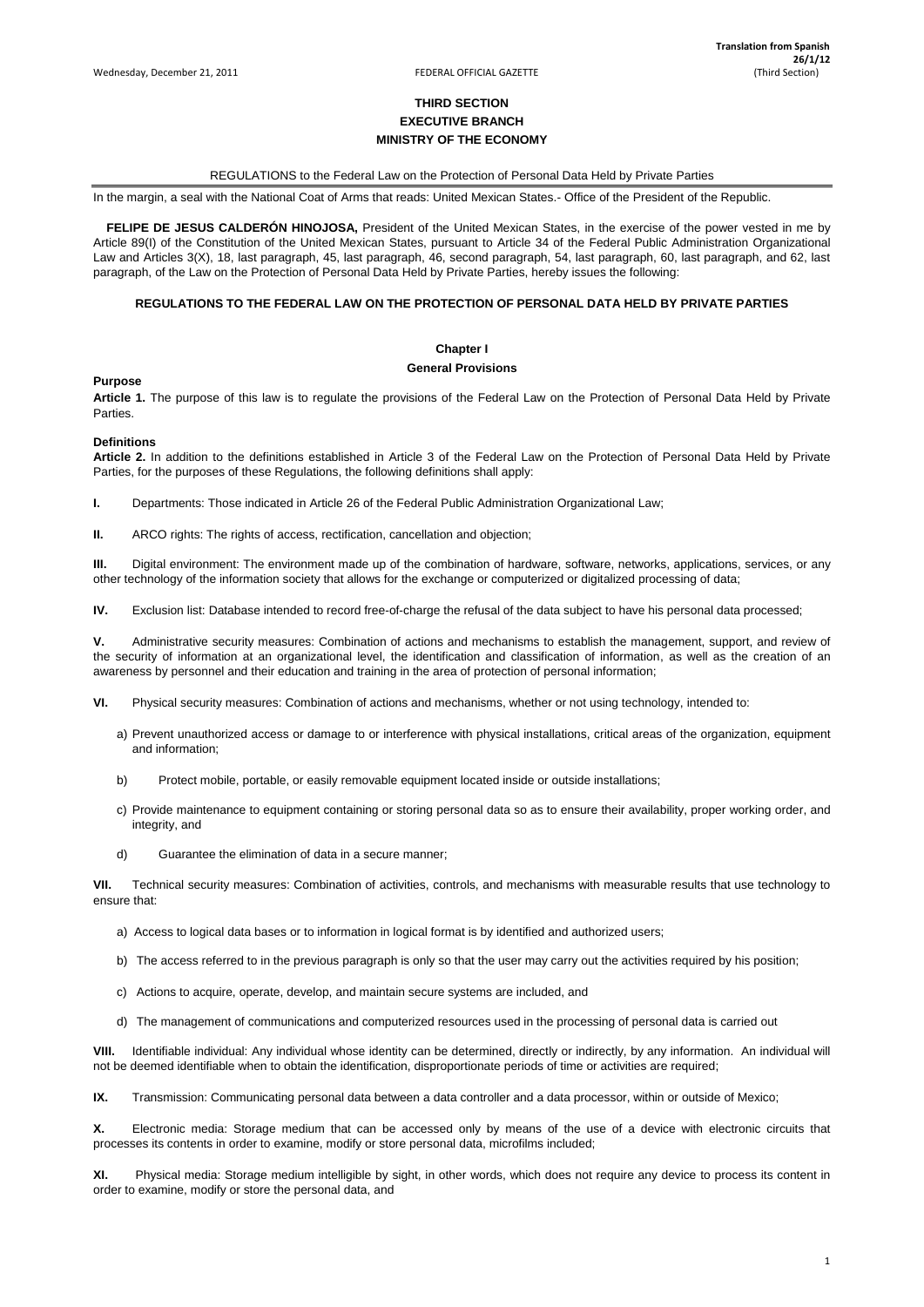**XII.** Suppression: Activity consisting in eliminating, erasing, or destroying personal data, once the blocking period has elapsed, under security measures previously established by a data controller.

# **Subject Matter**

**Article 3.** These Regulations apply to the processing of personal data found on physical or electronic media that make possible, access to personal data according to specific criteria, regardless of the form or method of its creation, type of media, processing, storage, or organization.

These Regulations do not apply when, in order to obtain access to personal data, disproportionate periods of time or activities are required.

Pursuant to Article 3(V) of the Law, personal data may be in numerical, alphabetical, graphic, photographic, acoustic or other any other form, concerning an identified or identifiable individual.

# **Territorial Scope**

# **Article 4.**

These Regulations will be obligatory for all processing when:

**I.** It is carried out in an establishment of the data controller located in Mexico;

**II.** It is carried out by a data processor, regardless of its location, on behalf of a data controller established in Mexico;

**III.** The data controller is not established in Mexico but is subject to Mexican laws as a consequence of entering into a contract or under international law, and

**IV.** The data controller is not established in Mexico and uses media located in Mexico, unless such media are used only for transit purposes that do not involve processing. For purposes of this subsection, the data controller shall provide the media necessary to comply with the obligations imposed by the Law, its Regulations, and other applicable rules and regulations with respect to the processing of personal data. For this purpose, it shall designate a representative or implement the mechanism that it considers appropriate, provided that by means of this, it is ensured that the data controller will be able to effectively comply with the obligations that are imposed by law on individuals and corporate bodies that deal with personal data in Mexico.

**I.** Remote or local electronic, optical and by other technological means of communication, provided that the location of the personal data is intended to facilitate providing information to the public and is open for general consultation;

When the data controller is not located in Mexico, but the data processor is, the latter shall be subject to the provisions related to the security measures contained in Chapter III of these Regulations.

In the case of individuals, the establishment shall mean the location of their main place of business or that used to perform their activities or their home.

In case of corporate bodies, the establishment shall mean the location of the principal management of the business; in case of corporate bodies residing abroad, the location of the principal management of the business in Mexico, or in the absence thereof, that designated by them or any stable installation that allows actual or real performance of an activity.

# **Information About Individuals Carrying on Business and Data About Their Representatives and Contacts**

**Article 5.** These Regulations shall not be applicable to the following information:

- **I.** With respect to corporate bodies;
- **II.** With respect to individuals as businessmen and women and professionals, and

**III.** With respect to individuals who provide services for a corporate body or individual engaged in business and/or providing services consisting only of their first names and surnames, the position or post they hold, as well as some of the following employment data: physical address, electronic address, telephone and fax numbers; provided that this information is used only for purposes of representing the employer or contractor.

# **Processing Arising from a Legal Relationship**

**Article 6.** When the processing has as its purpose that of complying with an obligation arising from a legal relationship, it will not be considered as for exclusive personal use.

# **Public Access Source**

**Article 7.** For the purposes of Article 3(X) of the Law, the following shall be considered as a public access source:

- **II.** Telephone directories as provided in applicable rules and regulations;
- **III.** Official newspapers, gazettes and/or bulletins as provided in applicable rules and regulations, and
- **IV.** Social communication media.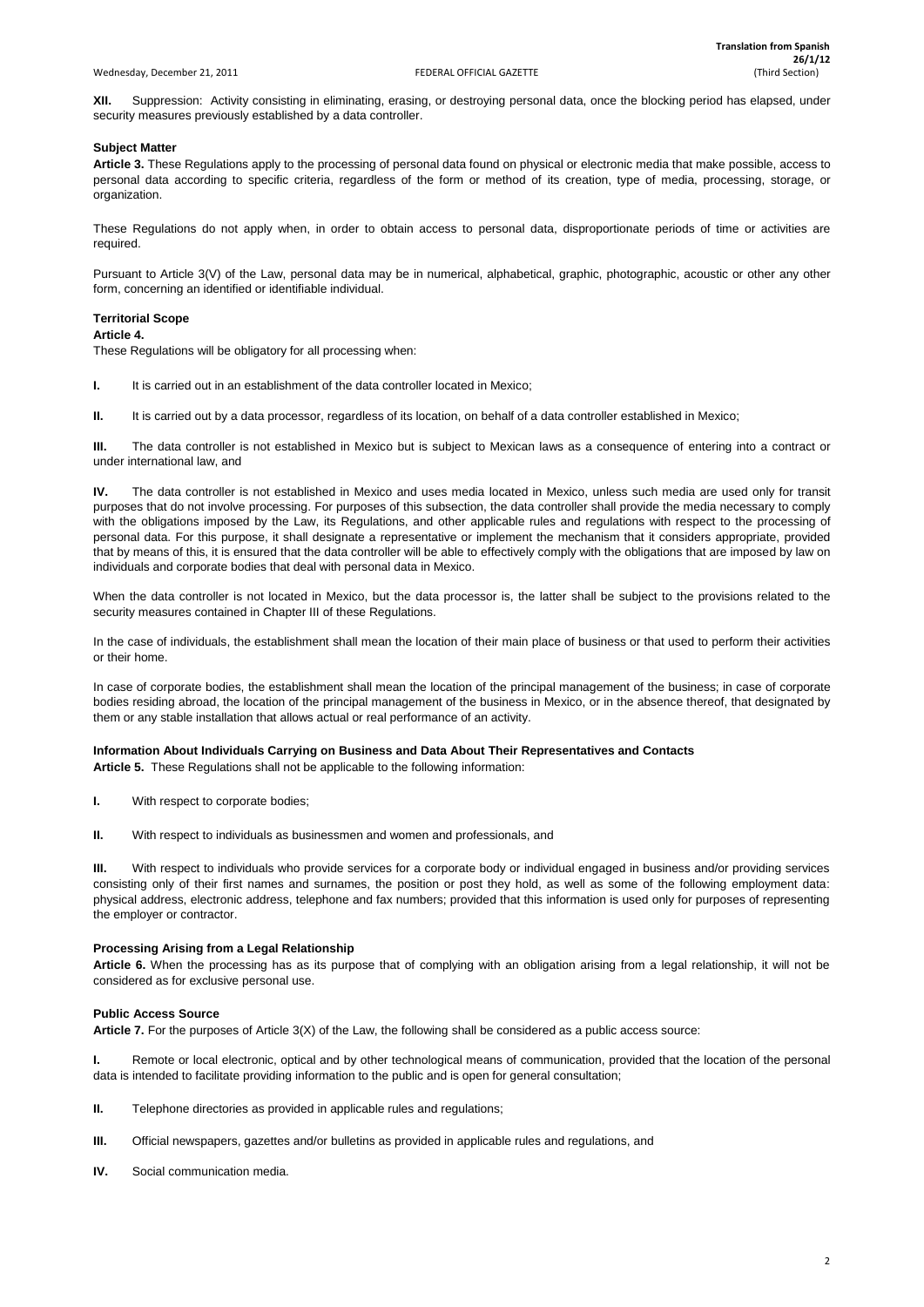#### Wednesday, December 21, 2011 **FEDERAL OFFICIAL GAZETTE** (Third Section) **FEDERAL OFFICIAL GAZETTE**

For the cases listed in this Article to be considered public access sources, it will be necessary for them to be able to be consulted by any person not prevented from doing so by any rule or regulation, or without any requirement other than, if applicable, the payment of consideration, a fee or charge.

A public access source shall not be considered as such when the information contained in it is illicit or has an illicit origin.

The processing of personal data from a public access source shall respect the reasonable expectation of privacy to which Article 7, third paragraph, of the Law refers.

# **Groups Without Legal Status**

**Article 8.** Those forming part of a group that acts without legal status and that deals with personal data for specific purposes or for purposes of the group shall also be considered as data controllers or data processors, as the case may be.

# **Chapter II Principles of Protection of Personal Data**

# **Section I Principles**

# **Principles of Data Protection**

**Article 9.** Pursuant to Article 6 of the Law, data controllers shall comply with the following principles governing the protection of personal data:

- **I.** Legitimacy;
- **II.** Consent;
- **III.** Information;
- **IV.** Quality;
- **V**. Purpose;
- **VI.** Loyalty;
- **VII.** Proportionality, and
- **VIII.** Accountability.

In addition, the data controller shall observe the duties of security and confidentiality to which Articles 19 and 21 of the Law refer.

# **Principle of Legitimacy**

**Article 10.** The principle of legitimacy requires the data controller to ensure that processing follows and complies with the provisions of Mexican and international law.

# **Principle of Consent**

**Article 11.** The data controller must obtain consent for the processing of personal data unless it is not required under Article 10 of the Law. The request for consent shall refer to a specific purpose or purposes, contemplated in the privacy notice.

When personal data are obtained personally or directly from the data subject consent shall be prior to the processing.

# **Characteristics of Consent**

**Article 12.** Obtaining consent, tacitly or explicitly, shall be:

- **I.** Free: without error, bad faith, violence or fraud that may affect the expression of the will of the data subject;
- **II.** Specific: refer to one or several specific purposes that justify the processing, and
- **III.** Informed: the data subject must previously know from the privacy notice, the processing to be done with his personal data and the
- consequences of granting his consent.

Express consent must also be unequivocal, in other words, that there are elements that unquestionably demonstrate that it was given.

#### **Tacit Consent**

**Article 13.** Unless the Law requires the express consent of the data subject, tacit consent will be valid, as a general rule, pursuant to Articles 12 and 13 of these Regulations.

#### **Request for Tacit Consent**

**Article 14.** When the data controller seeks to collect personal data directly or personally from the data subject, it shall previously make available to the data subject a privacy notice which shall contain a mechanism by which, as the case may be, the data subject may state his refusal to allow the processing of his personal data for purposes different from those that are necessary and that create a legal relationship between the data controller and the data subject.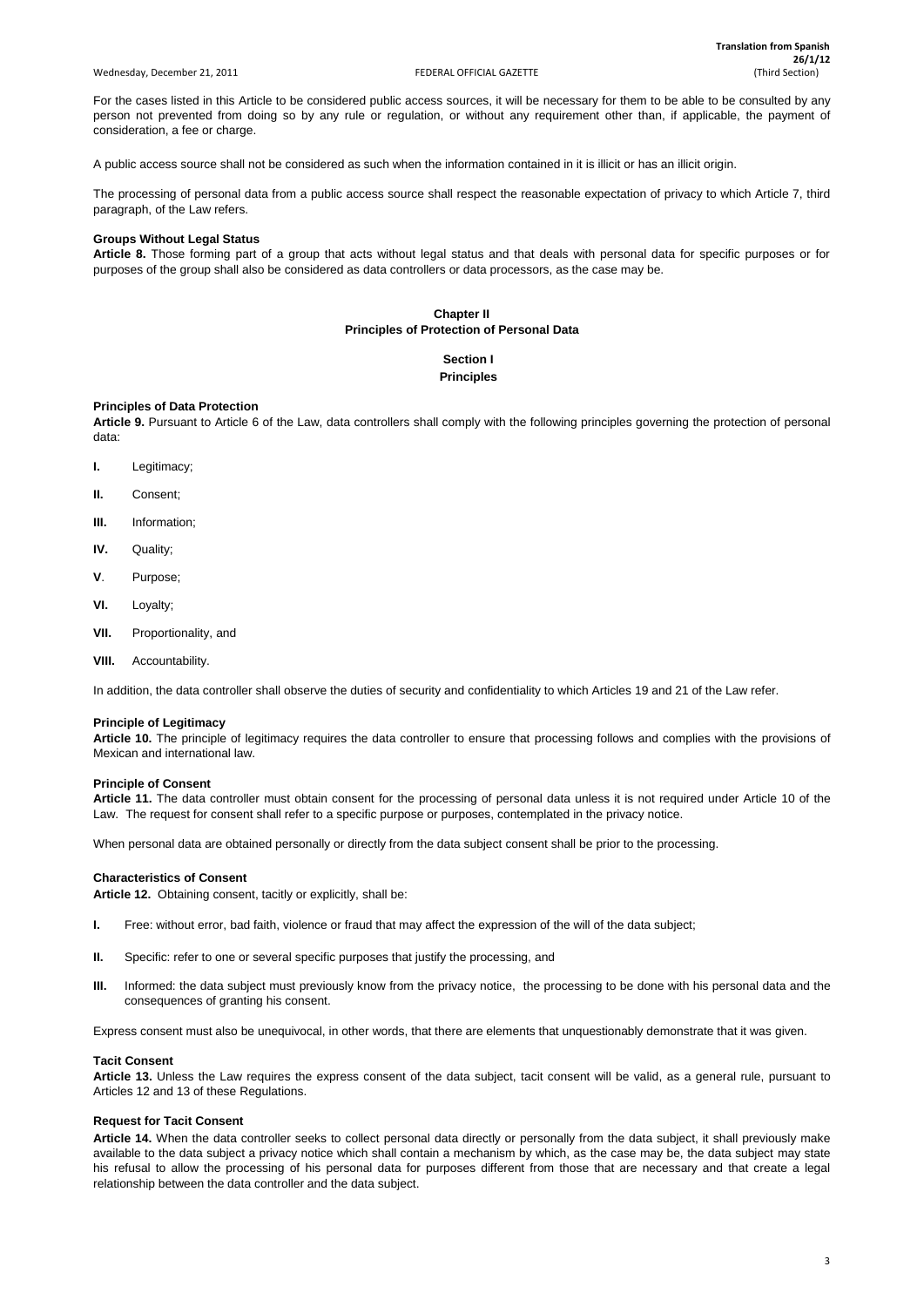#### Wednesday, December 21, 2011 **FEDERAL OFFICIAL GAZETTE** (Third Section) **FEDERAL OFFICIAL GAZETTE**

4

In those cases in which personal data is obtained indirectly from the data subject and cause a change in the purposes that were consented to in the transfer, the data controller shall make available to the data subject a privacy notice prior to using the personal data. When the privacy notice is not brought to the notice of the data subject directly or personally, the data subject shall have a period of five day to state, as the case may be, his refusal to allow the processing of his personal data for purposes which are different from those that are necessary and that create a legal relationship between the data controller and the data subject. If the data subject does not state his refusal to the processing of his data in accordance with the foregoing, it shall be understood that he has given his consent to the processing of the same, unless there is evidence to the contrary.

When the data controller uses remote or local electronic, optical or other technological means of communication mechanisms that allow personal data to be obtained automatically and simultaneously at the time the data subject has contact with the mechanisms, at the same time the data subject must be informed of the use of such technology, that through these mechanisms personal data will be obtained, and of the manner in which this can be disabled.

# **Express Consent**

**Article 15.** The data controller must obtain the express consent of the data subject when:

- **I.** It is required by law;
- **II.** In the case of financial or property data;
- **III.** In the case of sensitive data;
- **IV.** It is requested by the data controller to prove the same, or
- **V.** It is so agreed by the data subject and the data controller.

# **Request for Express Consent**

**Article 16.** When express consent is required by law, the data controller shall provide the data subject with a simple and free-of-charge means of stating this, if he so wishes.

# **Exceptions to the Principle of Consent**

**Article 17.** As provided in Articles 10(IV) and 37(VII) of the Law, tacit or express consent will not be required for the processing of personal data when this arises from a legal relationship between the data subject and the data controller.

The previous paragraph shall not apply when the processing of personal data is for purposes different from those that are necessary and create the legal relationship between the data controller and the data subject. In this case, to obtain tacit consent, the data controller shall observe the provisions of Article 8, third paragraph, of the Law and Articles 11, 12, and 13 of these Regulations, and with respect to sensitive, financial, or property data, it shall obtain express consent, or as required by the Law, express and written consent.

# **Verbal Consent**

**Article 18.** It is considered that express consent was given verbally when the data subject gives it orally to the data controller in the latter's presence of by the use of any technology that permits oral dialogue.

# **Written Consent**

**Article 19.** It will be considered that express consent was given in writing when the data subject provides it in a document bearing his hand-written signature, fingerprint, or any other mechanism authorized by law. In a digital environment, an electronic signature may be used or any mechanism or procedure that is established for this purpose and permits the identification of the data subject and the obtaining of his consent.

# **Proof of Obtaining Consent**

**Article 20.** To show that consent has been obtained, the burden of proof always rests upon the data controller.

# **Withdrawal of Consent**

**Article 21.** At any time, the data subject may revoke his consent for the processing of his personal data and the data controller shall establish simple and free-of-charge mechanisms to permit the data subject to revoke his consent using at least the same media that he used to provide it, provided that the law does not prevent this.

The mechanisms or procedure established by the data controller to deal with consent revocation requests may not exceed the period

contemplated in Article 32 of the Law.

When the data subject requests confirmation that the processing of his personal data has stopped, the data controller shall expressly respond to such request.

If the personal data has been transmitted prior to the date of the revocation of consent and continue to be processed by the data processor, the data controller shall bring the revocation to the attention of the data processor so that he takes the necessary steps to deal with it.

#### **Procedure in the Case of a Refusal to Stop Processing**

**Article 22.** In case of refusal by the data controller to stop the processing of personal data in the event of a withdrawal of consent, the data subject may file with the Institute the complaint to which Chapter IX of these Regulations refers.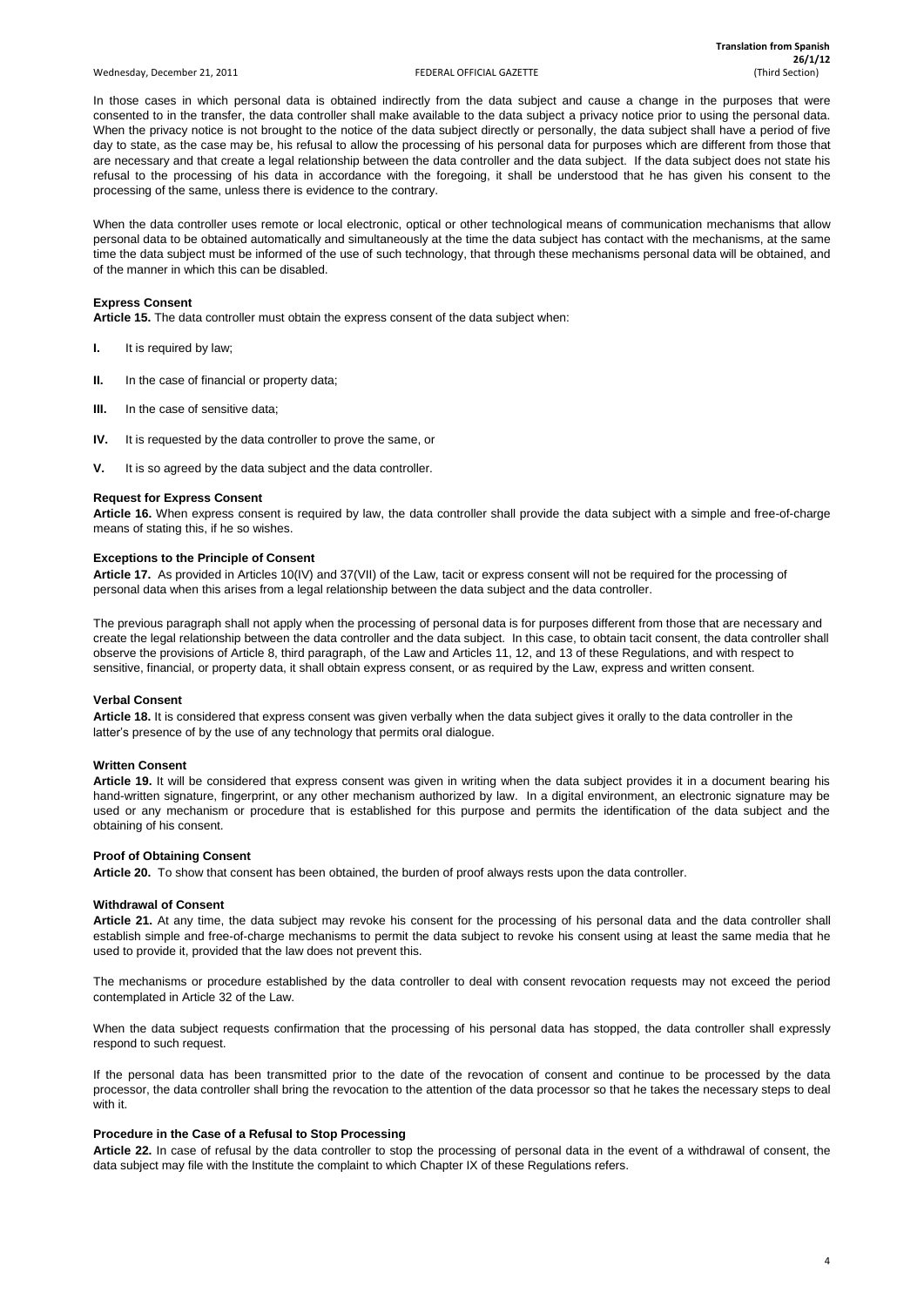# **Principle of Information**

**Article 23.** The data controller must bring to the attention of the data subject the information related to the existence and main characteristics of the processing to which his personal data will be submitted, through a privacy notice, pursuant to the Law and this Regulations.

# **Characteristics of the Privacy Notice**

**Article 24.** The privacy notice must be simple, with the necessary information, written in a clear and understandable language, and with a structure and design that facilitates its understanding.

# **Means of Divulging**

**Article 25.** For the divulging of privacy notices, the data controller may use physical or electronic formats, verbal means or any other technology, provided it complies with the duty to inform the data subject.

# **Contents of the Privacy Notice**

**Article 26.** A privacy notice must contain the items referred to in Articles 8, 15, 16, 33, and 36 of the Law, as well as those established in the guidelines referred to in Article 43(III) of the Law.

# **Privacy Notice to Obtain Personal Data Directly**

**Article 27.** As provided in Article 17(II) of the Law, when personal data is obtained directly from the data subject, the data controller must immediately provide at least the following information:

- **I.** The identity and address of the data controller;
- **II.** The purposes of the processing, and

**III.** The mechanisms offered by the data controller so that the data subject will be aware of the privacy notice in accordance with Article 26 of these Regulations.

The immediate divulging of the above information does not exempt the data controller from the obligation to provide mechanisms for the data subject to become aware of the content of the privacy notice, pursuant to Article 26 of these Regulations.

# **Privacy Notice in Formats with Limited Space**

**Article 28.** The data controller may bring a privacy notice to the attention of the data subject, as provided in the previous Article, when it obtains personal data by printed means, provided the space used to obtain the personal data is minimal and limited so that the personal data obtained is also the minimum.

# **Privacy Notice to Obtain Persona Data Indirectly**

**Article 29.** When personal data is obtained indirectly from the data subject, the data controller must observe the following in order to bring the privacy notice to the attention of the data subject:

**I.** When the personal data are processed for the purpose contemplated in the consent to transfer or have been obtained from a public access source, the privacy notice shall be made known in the first contact with the data subject, or

**II.** When the data controller wishes to use the data for a purpose different from that consented to, in other words, there will be a change of purpose, the privacy notice must be made known prior to the use of the data.

# **Processing for Marketing, Advertising, or Commercial Exploration**

**Article 30.** Among the purposes of processing referred to in Article 16(II) of the Law, as applicable, there must be included those concerning processing for marketing, advertising, or commercial exploration.

The above is without prejudice to current law which regulates processing for the purposes set out in the previous paragraph when this contemplates higher protection for the data subject than that provided in the Law and these Regulations.

# **Proof of Privacy Notice**

**Article 31.** To show that a privacy notice has been given in accordance with the principle of information, the burden of proof shall always rest upon the data controller.

# **Compensatory Measures**

**Article 32.** In accordance with Article 18, third paragraph, of the Law, when it is impossible to communicate the privacy notice to the data subject or this requires disproportionate efforts given the number of data subjects or the age of the data, the data controller may implement compensatory measures using mass communication media in accordance with the guidelines issued by the Institute and published in the Federal Official Gazette under which it is possible to use the measures established in Article 35 of these Regulations.

The cases not included in the guidelines issued by the Institute shall require the express authorization of the latter, prior to the implementation of the compensatory measure, in accordance with the procedure established in Articles 33 and 34 of these Regulations.

# **Request for Authorization of Compensatory Measures**

**Article 33.** The procedure to obtain authorization from the Institute for the use of compensatory measures using mass communication media to which the previous Article refers, shall always be initiated at the request of the data controller.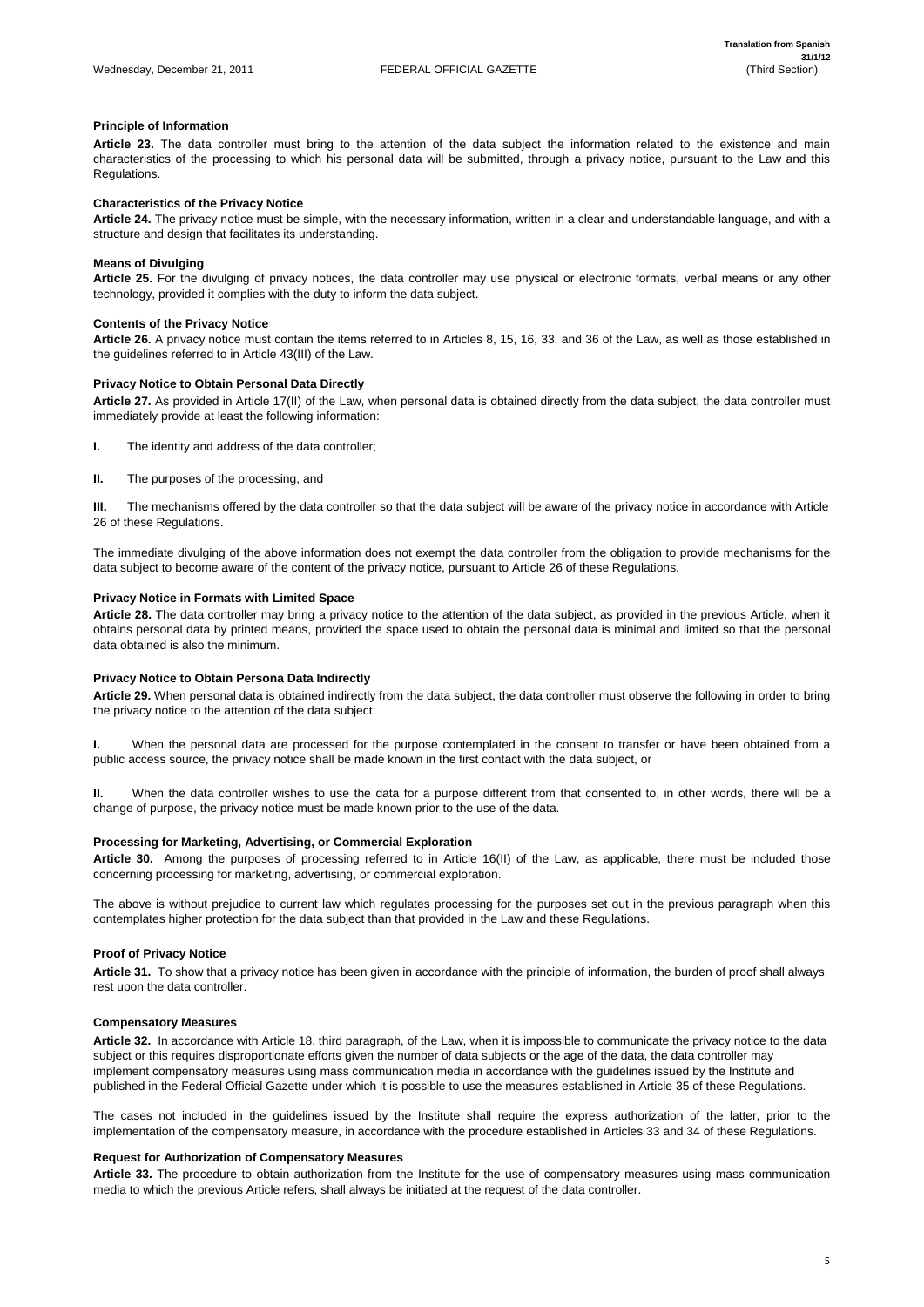The data controller shall submit the request directly to the Institute or by any other means that the latter has authorized for this purpose. The request shall contain the following information:

**I.** The name of the data controller making the application, and as applicable, of its representative, as well as a copy of the official identification proving legal status and the original for comparison. In the case of a representative, a copy of the document proving his right to represent the data controller must be submitted, as well as the original for comparison;

**II.** Address to receive notifications and name of person authorized to receive them;

**III.** The processing to which it is intended to apply the compensatory measure and its principal features, such as purpose; type of personal data processed; if transfers are to take place; details of the data subjects, among them age, geographic location, educational and socio-economic level, among others;

**IV.** Causes or justification for the impossibility of bringing a privacy notice to the attention of the data subjects or the disproportionate efforts that this would require. The data controller shall state the number of data subjects involved, age of the data, whether or not there is direct contact with the data subjects, and their economic situation;

- **V.** Type of compensatory measure sought to be used and for what period of time it will be published;
- **VI.** Proposed text for the compensatory measure, and
- **VII.** Documents that the data controller considers necessary to submit to the Institute.

# **Procedure for Authorization of Compensatory Measures**

**Article 34.** The Institute shall have a period of ten days following receipt of the request for compensatory measures to issue its decision on the matter.

If the Institute does not issue a decision within the period established, the compensatory measure request will be considered as authorized.

Once the request is submitted by the data controller to the Institute, the latter shall weigh the disproportionate efforts to make known the privacy notice, taking the following into account:

- **I.** The number of data subjects;
- **II.** The age of the data;
- **III.** The economic situation of the data controller;
- **IV.** The geographic area and sector in which the data controller operates, and
- **V.** The compensatory measure to be adopted.

When weighing the request, if the Institute considers that the compensatory measure proposed does not comply with the principle of information, it may propose to the data controller the adoption of a compensatory measure different from that suggested by the data controller in its request.

The proposal of the Institute shall be brought to the attention of the data controller so that it may take such action as it considers appropriate within a period of no more than five days, calculated from the day following that on which it received notification.

If the data controller does not respond within the period mentioned in the previous paragraph, the Institute shall resolve the matter based on the file of the matter.

When the Institute decides that the data controller does not justify the impossibility of bringing the privacy notice to the attention of the

data subject or that this requires disproportionate efforts, the use of compensatory measures shall not be authorized.

Any authorization given by the Institute shall be valid unless the circumstances under which the compensatory measure was authorized change.

# **Features of Compensatory Measures**

**Article 35.** Mass communication compensatory measures must contain the information provided in Article 27 of these Regulations and shall be made known by means of privacy notices published in any of the following media:

**I.** Newspapers with national circulation;

**II.** Local newspapers or specialized journals when it is proven that the data subjects reside in a particular federative entity or are part of a particular activity;

**III.** Web site of the data controller;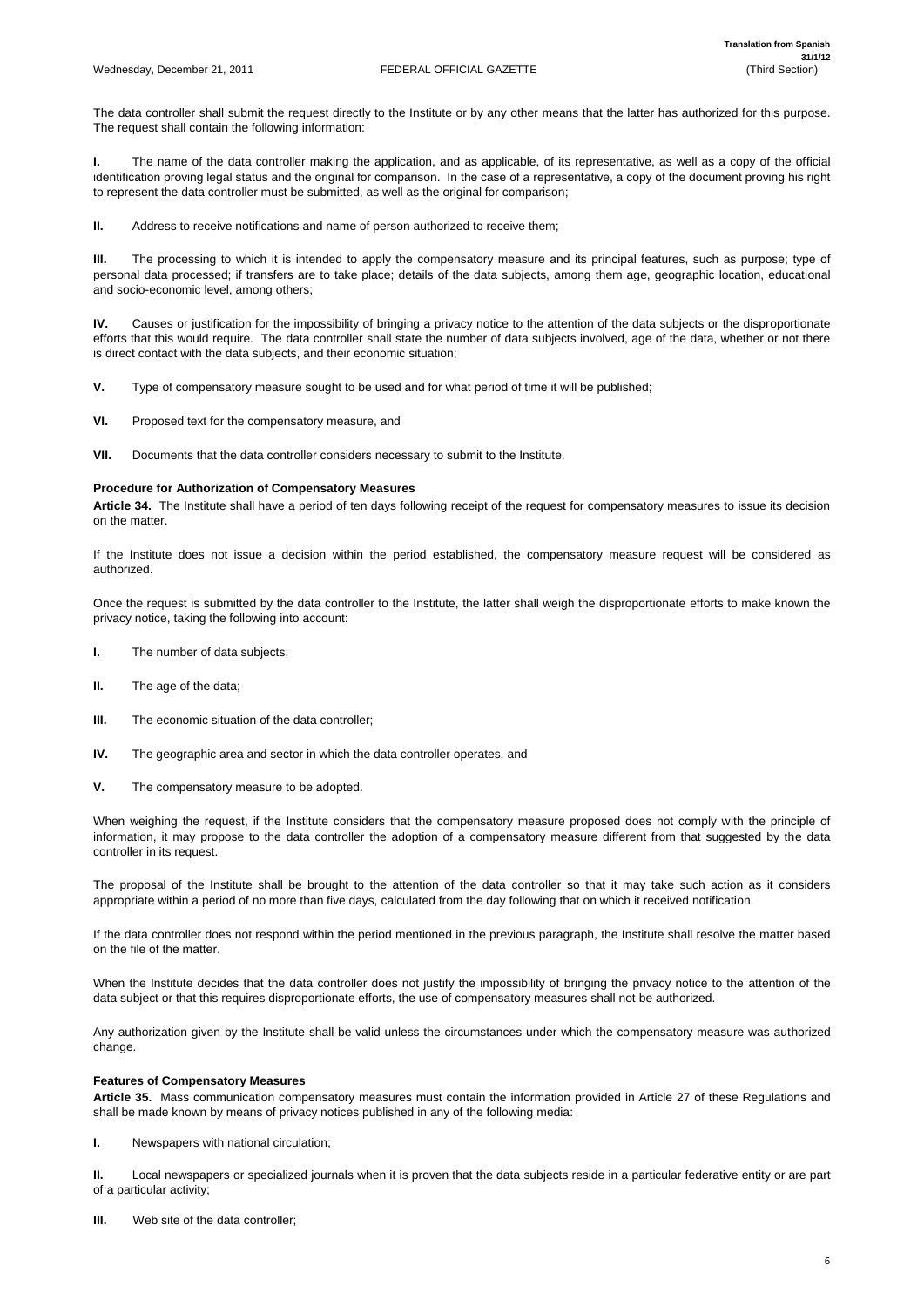- **IV.** On a hyperlink on an web site of the Institute, set up for this purposes, when the data controller does not have its own web site;
- **V.** Informational posters;
- **VI.** Information spots on the radio, or
- **VII.** Other alternative mass communication media.

# **Quality Principle**

**Article 36.** The personal data processed by the data controller will meet the principle of quality when they are exact, complete, pertinent, correct, and up-to-date as required to comply with the purpose for which they are processed.

Personal data are presumed to comply with quality when they are directly provided by the data subject until he declares and proves otherwise, or the data controller has objective evidence contradicting this.

When the personal data were not obtained directly from the data subject, the data controller must take reasonable measures for it to meet the principle of quality in accordance with the type of personal data and the processing conditions.

The data controller must adopt the mechanisms that it considers necessary to ensure that personal data dealt with are exact, complete, pertinent, correct, and up-to-date so that the truth of the data are not altered and the data subject thereby prejudiced by this.

# **Preservation Periods**

**Article 37.** The preservation periods for personal data may not exceed those necessary to achieve the purposes that justify the processing and shall comply with the law applicable to the subject matter involved and take into account the administrative, accounting, tax, legal, and historical aspects of the information. After the purpose or purposes of processing have been achieved, the data controller must cancel the data in its collection after blocking them for subsequent suppression.

# **Procedure for Preserving, Blocking, and Suppression of Personal Data**

**Article 38.** Data controllers must establish and document procedures for the preservation, and if necessary, blockage and suppression of personal data, including periods of preservation thereof, in accordance with the previous Article.

# **Proof of Compliance with Preservation Periods**

**Article 39.** The data controller must show that personal data is preserved, or if applicable, blocked, suppressed, or cancelled in accordance with the periods set out in Article 37 of these Regulations or taking into account a request of the right to cancelation.

# **Principle of Purpose**

**Article 40.** Personal data may be processed only to comply with the purpose or purposes set out in the privacy notice, as provided in Article 12 of the Law.

For purposes of the previous paragraph, the purpose or purposes set out in the privacy notice shall be determined, something which will be achieved when with clarity, and without giving rise to confusion and in an objective manner, the purpose for which personal data will be processed is specified.

# **Differentiation of Purposes**

**Article 41.** The data controller shall identify and distinguish in the privacy notice between the purposes that give rise to and are necessary for the legal relationship between the data controller and the data subject from those that are not.

# **Objection to Processing for Different Purpose**

**Article 42.** The data subject may refuse or revoke his consent, as well as object to the processing of his personal data for purposes different from those that are necessary or that gave rise to the legal relationship between the data controller and the data subject, without this having as a consequence, the termination of the processing for the latter two purposes.

# **Processing for Different Purpose**

**Article 43.** The data controller may not carry out processing for different purposes that are not compatible or analogous to those for which the personal data was originally collected and which were mentioned in the privacy notice unless:

- **I.** A law or regulation explicitly permits it, or
- **II.** The data controller has obtained consent for the new processing.

# **Principle of Loyalty**

**Article 44.** The principle of loyalty establishes the obligation to process personal data giving priority to the protection of the interests of the data subject and the reasonable expectation of privacy, as provided in Article 7 of the Law.

Misleading or fraudulent means may not be used to collect and process personal data. It will be considered that the behavior is fraudulent or misleading when:

- **I.** There is fraud, bad faith or negligence in the information provided to the data subject about the processing;
- **II.** The reasonable expectation of privacy of the data subject referred to in Article 7 of the Law is violated, or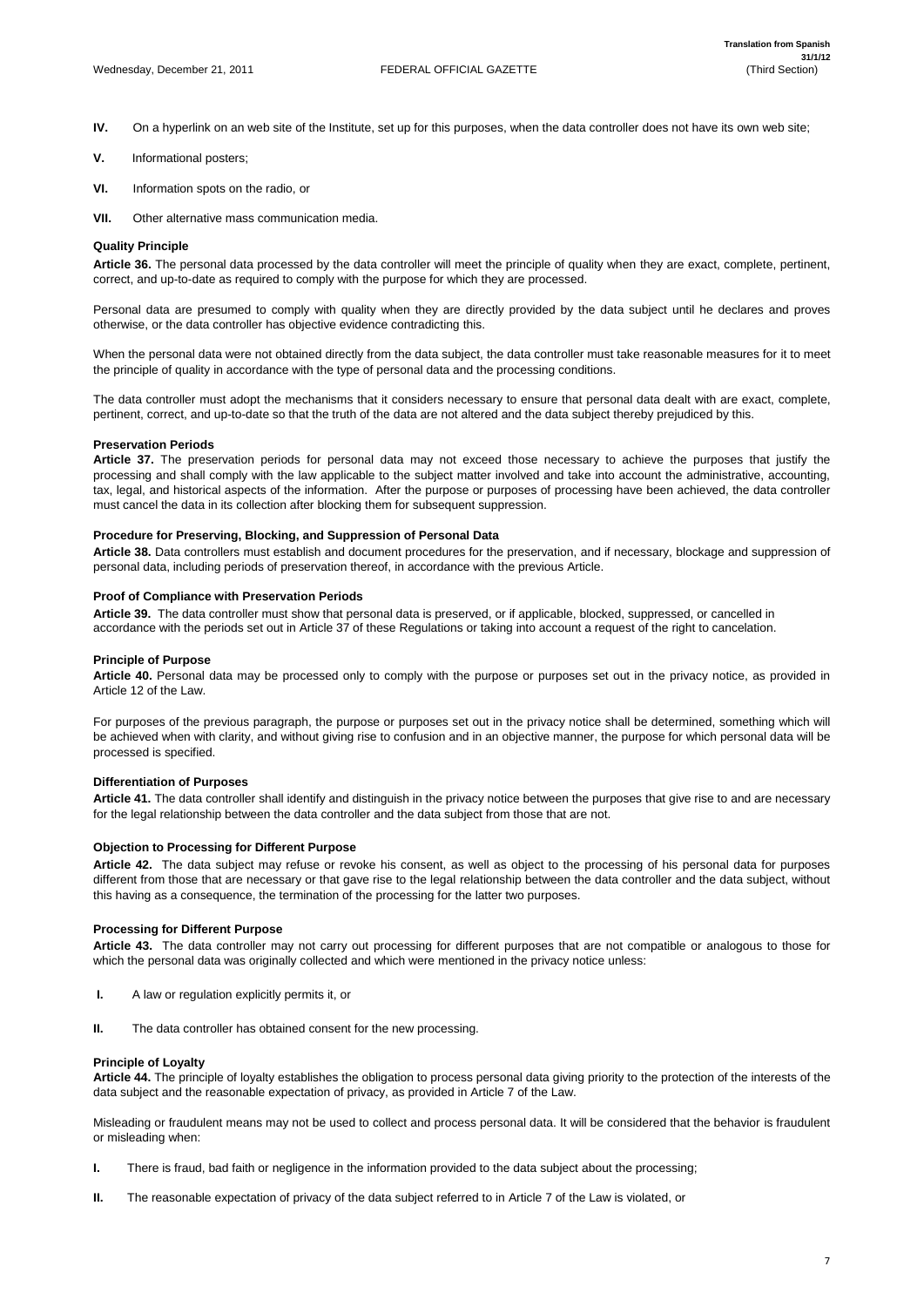**III.** The purposes were not established in the privacy notice.

# **Principle of Proportionality**

**Article 45.** Only personal data that are necessary, appropriate, and relevant in connection with the purposes for which they were obtained may be processed.

# **Principle of Minimization**

**Article 46.** The data controller must make reasonable efforts to limit the personal data processed to the minimum necessary in accordance with the purpose of the processing taking place.

# **Principle of Accountability**

**Article 47.** Pursuant to Articles 6 and 14 of the Law, the data controller has the obligation to protect and be responsible for the processing of personal data found in its custody or in its possession or for those it communicated to a data processor, whether or not the latter is located in Mexico.

To comply with this obligation, the data controller may use standards, best international practices, corporate policies, self-regulation arrangements, or any other mechanism that it determines is adequate for such purpose.

# **Measures for the Principle of Accountability**

**Article 48.** Pursuant to Article 14 of the Law, the data controller must adopt measures to guarantee the proper processing of personal data, giving priority to the interests of the data subject and the reasonable expectation of privacy.

The measures that may be adopted by the data controller include at least the following:

**I.** Prepare privacy policies and programs that are binding and enforceable within the organization of the data controller;

**II.** Implement a program of training, updating, and raising the awareness of personnel about obligations in matters of protection of personal data;

- **III.** Establish an internal supervision and monitoring system, as well as external inspections or audits to verify compliance with privacy policies;
- **IV.** Dedicate resources for the implementation of privacy programs and policies;

**V.** Implement a procedure to deal with the risk to the protection of personal data by the implementation of new products, services, technologies and business models, as well as to mitigate them;

- **I.** Process personal data only according to the instructions of the data controller;
- **II.** Not to process personal data for a purpose other than as instructed by the data controller;
- **III.** Implement the security measures required by the Law, these Regulations, and other applicable laws and regulations;
- **IV.** Maintain confidentiality regarding the personal data subject to processing;
- **V.** Eliminate personal data that were processed after the legal relationship with the data controller is concluded or upon instructions of the data controller, provided there is no legal requirement for the preservation of the personal data, and
- **VI.** Not to transfer personal data unless the data controller so determines, the communication arises from subcontracting, or if so required by a competent authority.

**VI.** Periodically review the security policies and programs to determine modifications required;

**VII.** Establish procedures to receive and respond the questions and complaints of data subjects;

**VIII.** Have mechanisms to comply with privacy policies and programs, as well as sanctions for a breach thereof;

**IX.** Establish measures to protect personal data, in other words, a group of technical and administrative actions that will allow the data controller to ensure compliance with the principles and obligations established by the Law and these Regulations, or

X. Establish measures to trace personal data, in other words, actions, measures, and technical procedures that will allow the tracing of personal data while being processed.

# **Data Processor**

**Article 49.** The data processor is the individual or corporate body, public or private, not a part of the organization of the data controller, that alone or together with others, processes personal data on behalf of a data controller as a result of a legal relationship linking the same and setting out the scope of service to be provided.

# **Obligations of the Data Processor**

**Article 50.** The data processor shall have the following obligations with respect to the processing carried out on behalf of the data controller: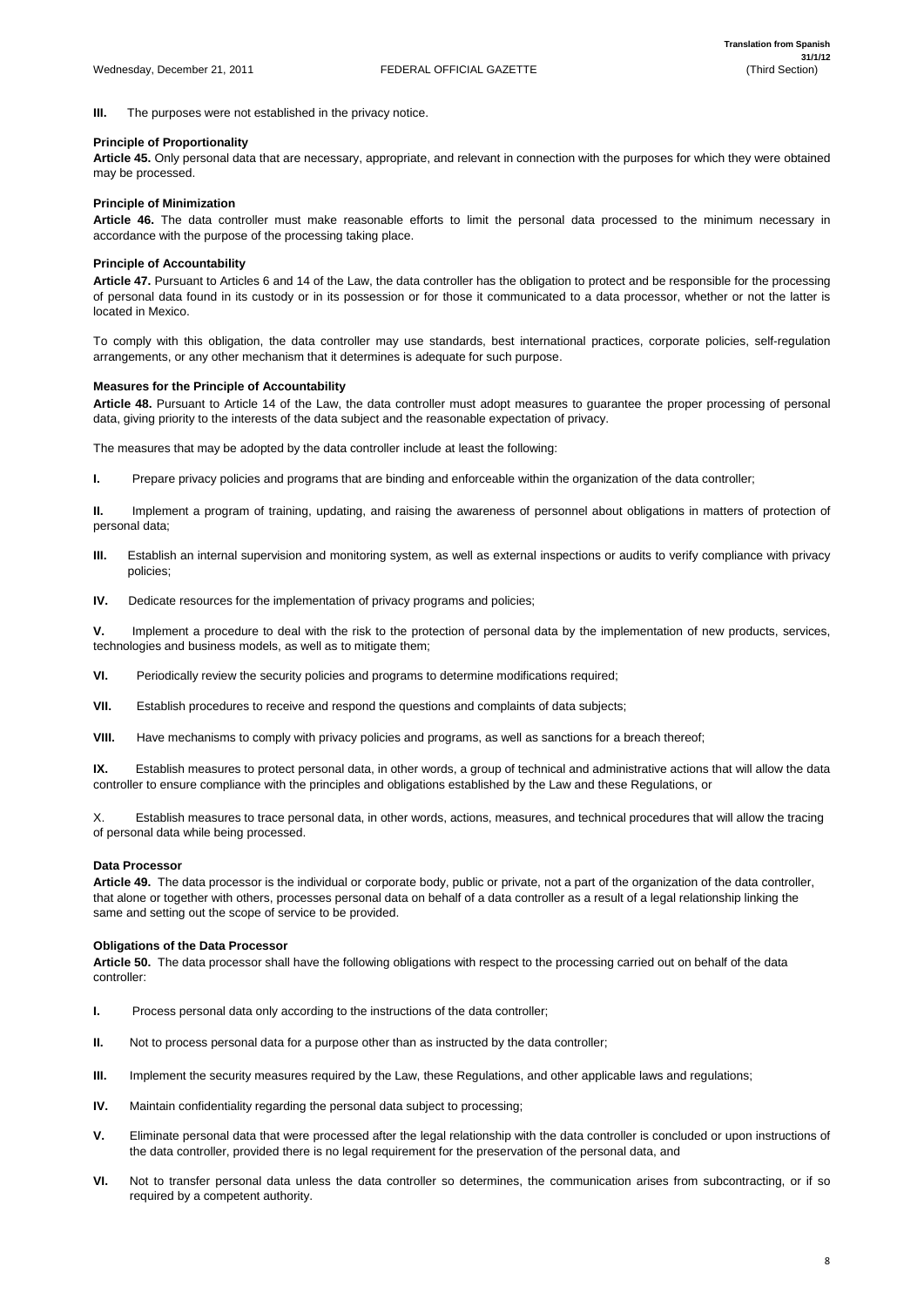The agreements between the data controller and data processor related to the processing of personal data must be in accordance with the corresponding privacy notice.

# **Relationship between the Data Controller and Data Processor**

**Article 51.** The relationship between the data controller and data processor must be established by contract or other legal instrument decided upon by the data controller and that permits its existence, scope, and contents to be proven.

# **Processing of Personal Data in Cloud Computing**

**Article 52.** For the processing of personal data in services, applications, and infrastructure in what is called "cloud computing," in which the data controller adheres to the same by general contractual conditions or clauses, such services may only be used when the provider:

- **I.** Complies at least with the following:
	- a) Has and uses policies to protect personal data similar to the applicable principles and duties set out in the Law and these Regulations;
	- b) Makes transparent subcontracting that involves information about the service which is provided;
	- c) Abstains from including conditions in providing the service that authorize or permits it to assume the ownership of the information about which the service is provided, and
	- d) Maintains confidentiality with respect to the personal data about which it provides the service, and
- **II.** Has mechanisms at least for:
	- a) Disclosing changes in its privacy policies or conditions of the service it provides;
	- b) Permitting the data controller to limit the type of processing of personal data about which it provides the service;
	- c) Establishing and maintaining adequate security measures to protect the personal data about which it provides the service;
	- d) Ensuring the suppression of personal data once the service has been provided to the data controller and that the latter may recover it, and
	- e) Impeding access to personal data by those who do not have proper access or in the event of a request duly made by a competent authority, so inform the data controller.

In any case, the data controller may not use services that do not ensure the proper protection of personal data.

For purposes of these Regulations, cloud computing shall mean the model for the external provision of computer services on demand that involves the supply of infrastructure, platform, or software distributed in a flexible manner, using virtual procedures, on resources dynamically shared.

Regulatory agencies, within the scope of their authority, and assisting the Institute, shall issue guidelines for the proper processing of personal data in what is called "cloud computing."

# **Transmission of Personal Data**

**Article 53.** National and international transmissions of personal data between a data controller and a data processor need not be informed to the data subject or his consent obtained.

The data processor shall be considered as a data controller, together with its own obligations, when it:

**I.** Uses the personal data for a purpose different from that authorized by the data controller, or

**II.** Makes a transfer without complying with the instructions of the data controller.

The data processor will not be held responsible when, at the express indication of the data controller, it transmits the personal data to another data processor designated by the latter, to which it had entrusted the performance of a service, or transfers the personal data to another data controller pursuant to these Regulations.

#### **Subcontracting Services**

**Article 54.** Any subcontracting of services by the data processor implying the processing of personal data must be authorized by the data controller and shall be made in the name and on behalf of the latter.

After obtaining authorization, the data processor must formalize the relationship with the subcontractor by contract or other instrument that permits its existence, scope, and contents to be proven.

The subcontracted individual or corporate body will assume the same obligations that are established for the data processor under the Law, these Regulations, and other applicable laws and regulations.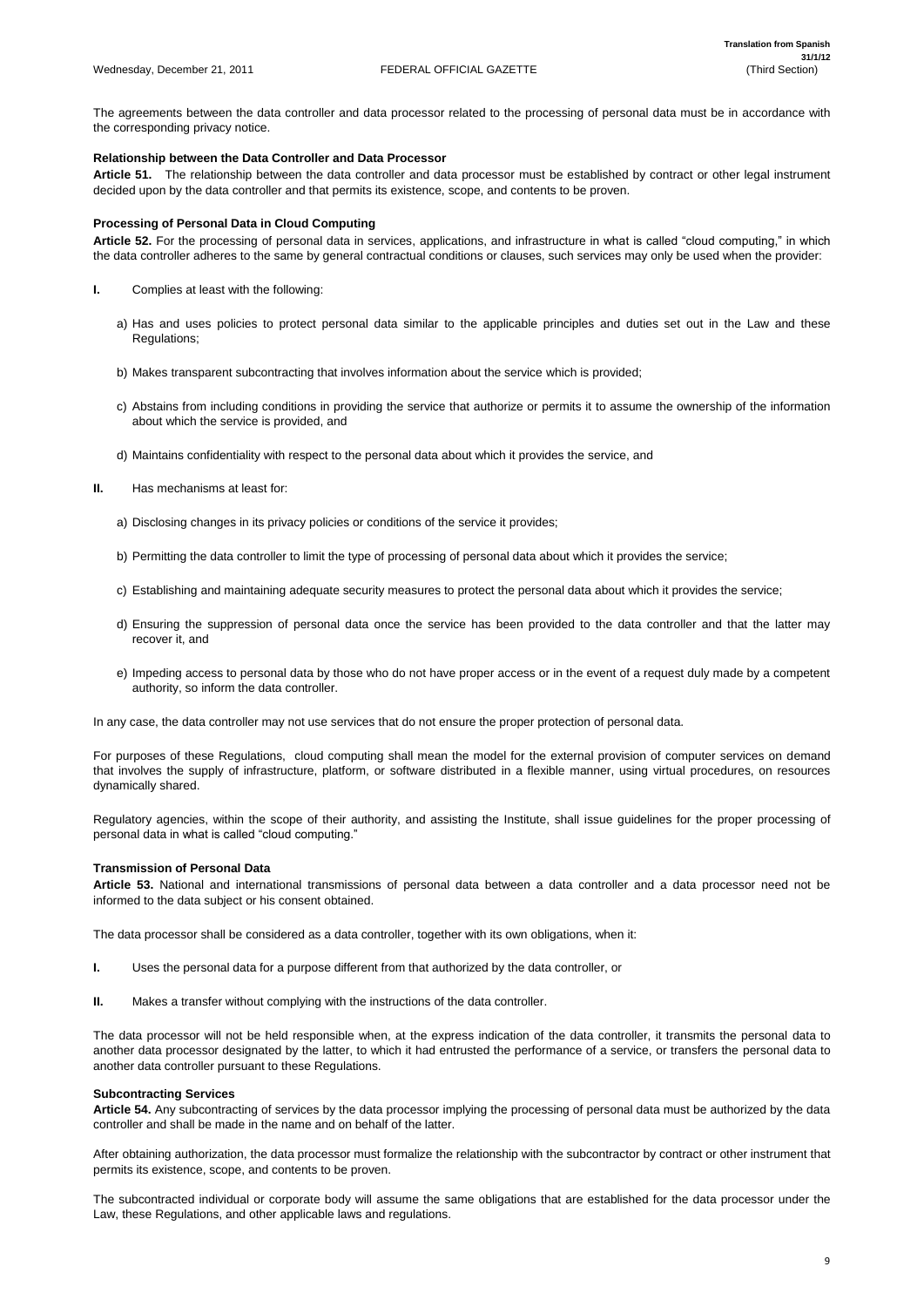The data processor shall have the obligation of proving that the subcontracting was done with the authorization of the data controller.

# **Subcontracting Authorization**

**Article 55.** When the contract or legal instruments that have formalized the relationship between the data controller and the data processor contemplates that the latter may subcontract services, the authorization referred to in the previous Article will be understood to be given through the stipulations in those.

- **I.** The law so requires;
- **II.** It is justified under Article 4 of the Law, or
- **III.** The data controller requires it for legitimate, concrete purposes in accordance with its explicit activities or purposes.

If subcontracting is not contemplated in the contract or legal instruments to which the previous paragraph refers, the data processor must obtain authorization from the data controller prior to subcontracting.

In both cases, the provisions of the previous article must be observed.

# **Section II Sensitive Personal Data**

# **Situations Giving Rise to the Creation of Sensitive Personal Databases**

**Article 56.** Pursuant to Article 9, second paragraph, of the Law, databases containing sensitive personal data may be created only when:

# **Chapter III Security Measures for Processing Personal Data**

# **Scope**

**Article 57.** The data controller, and as applicable, the data processor, must establish and maintain administrative, physical, and if applicable technical, security measures for the protection of personal data pursuant to the Law and this Chapter, regardless of the processing system. For the purposes of this Chapter, security measures mean security control or group of controls to protect personal data.

The above is without prejudice to the laws and regulations in force with respect to security issued by the competent authorities in the corresponding sector when they contemplate greater protection for data subjects than that provided in the Law and these Regulations.

# **Reduction in Penalties**

**Article 58.** Pursuant to Article 65 (III) of the Law, whenever there is a breach of personal data security, the Institute may take into consideration compliance with its recommendations in determining a reduction in a penalty.

# **Security Measures**

**Article 59.** To establish and ensure effective security measures, the data controller may take its own security measures or may contract these to an individual or corporate body.

# **Factors to Determine Security Measures**

**Article 60.** The data controller shall determine the security measures applicable to personal data, taking into account the following factors:

- **I.** The inherent risk by type of personal data;
- **II.** The sensitivity of the personal data processed;
- **III.** Technological development, and
- **IV.** The possible consequences of a violation for the data subjects.

In addition, the data controller shall try to take the following factors into account:

**I.** The number of data subjects;

**II.** The vulnerabilities previously encountered in the processing systems;

**III.** The risk as a result of the potential quantitative or qualitative value that the personal data may have to an unauthorized third party having possession of the data, and

**IV.** Other factors that may have an impact upon the level of risk or which result from other laws or regulations applicable to the data controller.

# **Actions to Take for the Security of Personal Data**

**Article 61.** In order to establish and maintain the security of personal data, the data controller must take into account the following actions: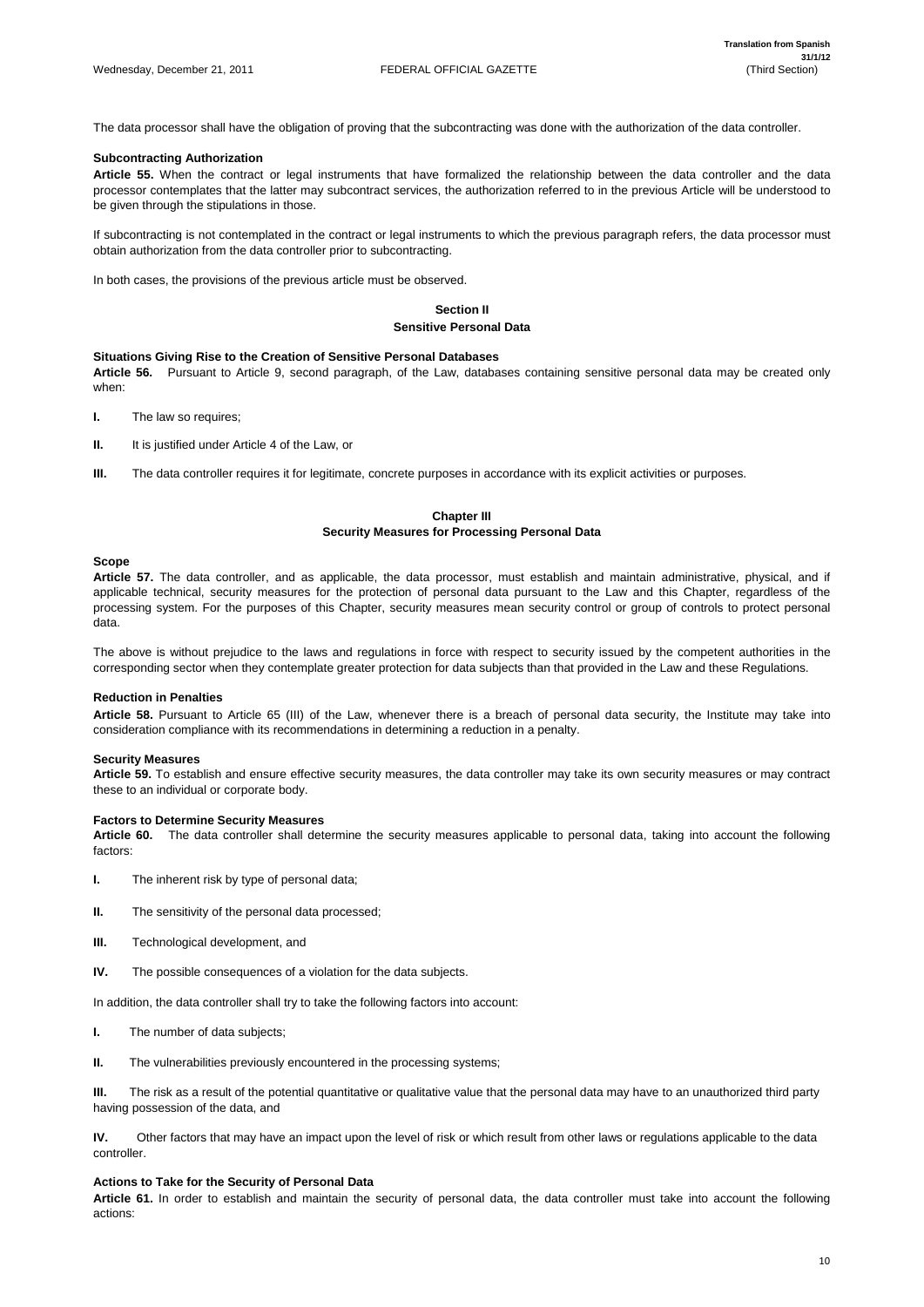- **I.** Prepare an inventory of personal data and processing systems;
- **II.** Determine the duties and obligations of those who process personal data;
- **III.** Have a risk analysis of personal data consisting of identifying dangers and estimating the risks to the personal data;
- **IV.** Establish the security measures applicable to personal data and identify those implemented effectively;
- **V.** Analyze the gap between existing security measures and those missing that are necessary for the protection of personal data;
- **VI.** Prepare a work plan for the implementation of the missing security measures arising from the gap analysis;
- **VII.** Carry out reviews and audits:
- **VIII.** Train personnel who process personal data, and
- **IX.** Keep a record of personal data storage media.

The data controller shall prepare a document setting out security measures arising from the previous paragraphs.

# **Updating Security Measures**

**Article 62.** Data controllers must update the document setting out security measures when the following events occur:

**I.** Modifications to the security measures or processes are made for their continuous improvement, arising from revisions of the security policy of the data controller;

- **II.** Substantial modifications are made in the processing arising from a change in the level of risk;
- **III.** Processing systems are violated, as provided in Article 20 of the Law and Article 63 of these Regulations, or
- **IV.** There is an impact upon the personal data other than the above.

In the case of sensitive personal data, the data controller shall review, and if necessary update the security document once a year.

# **Security Breaches**

**Article 63.** Breaches of the security of personal data which occur in each processing phase are:

- **I.** Loss or unauthorized destruction;
- **II.** Theft, misplacement or unauthorized copying;
- **III.** Unauthorized use, access or processing, or
- **IV.** Unauthorized damage, alteration or modification.

# **Notification of Security Breaches**

**Article 64.** The data controller must inform the data subject, without delay, of breaches that significantly prejudice the property or nonpecuniary rights of the data subjects upon confirming the breach and having taken action to trigger an exhaustive review of the magnitude of the breach so that the prejudiced data subjects may take the appropriate measures.

# **Minimum Information for Data Subject in the Event of Security Breaches**

**Article 65.** The data controller must inform the data subject of at least the following:

- **I.** The nature of the breach;
- **II.** The personal data compromised;

**III.** Recommendations to the data subject concerning measures that the latter can adopt to protect his interests;

- **IV.** Corrective actions implemented immediately, and
- **V.** The means by which he may obtain more information in this regard.

# **Corrective Measures in the Event of Security Breaches**

**Article 66.** In case of a breach of the personal data, the data controller must analyze the causes of its occurrence and implement the corrective, preventive and improvement steps to make the security measures adequate in order to avoid a repetition of the breach.

> **Chapter IV Transfers of Personal Data Section I General Provisions**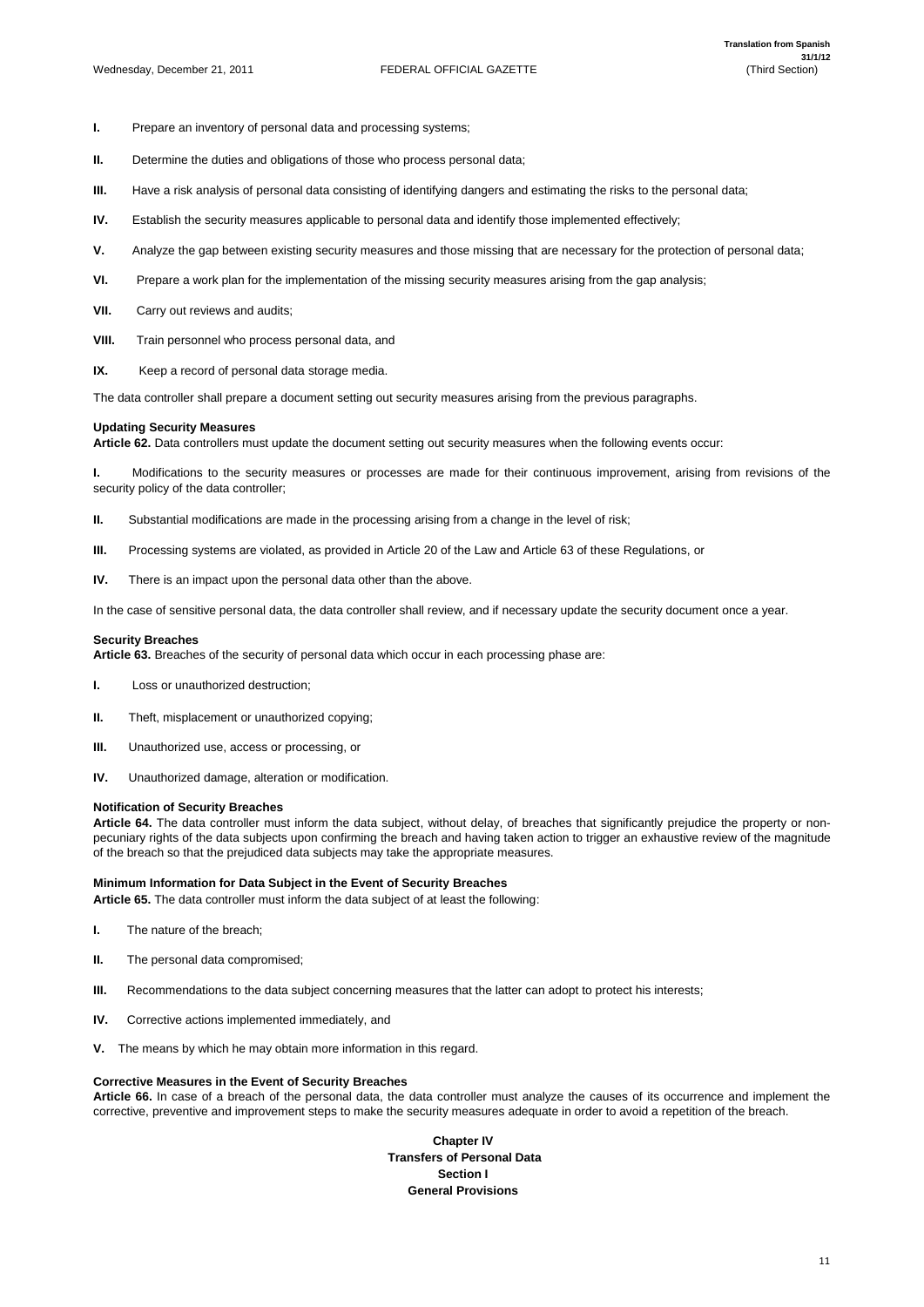# **Scope**

**Article 67.** A transfer refers to the communication of personal data to a person other than the data subject, data controller or data processor, within or outside Mexico.

# **Conditions for a Transfer**

**Article 68.** Any transfer of personal data, whether national or international, is subject to the consent of the data subject, with the exceptions provided in Article 37 of the Law; the data subject must be so informed by a privacy notice and the transfer be limited to the purposes that justify it.

# **Proof of Compliance with Transfer Obligations**

**Article 69.** For purposes of demonstrating that the transfer, whether national or international, took place in accordance with the Law and these Regulations, the burden of proof in all cases rests upon the data controller that made the transfer and on the receiver of the personal data.

# **Transfers within the Data Controller's Group**

**Article 70.** In the case of transfers of personal data among holding companies, subsidiaries, or affiliates under the common control of the same group as that of the data controller, or to a parent company or to any company belonging to the same group as that of the data controller, the mechanism to ensure that the receiver of the personal data complies with the provisions of the Law, these Regulations, and other applicable laws and regulations, may be the existence of internal rules to protect personal data whose observance is obligatory, provided that these comply with the requirements of the Law, these Regulations, and other applicable laws and regulations.

# **Section II**

# **National Transfers**

# **Specific Conditions Applicable to National Transfers**

**Article 71.** To carry out a transfer of persona data within Mexico, it shall be necessary for the data controller to comply with the provisions of Article 36 of the Law and Article 68 of these Regulations.

# **Receiver of Personal Data**

**Article 72.** The receiver of personal data will be subject to the Law and these Regulations as a data controller and shall deal with personal data in accordance with that agreed upon in the privacy notice communicated to it by the transferring data controller.

# **Formalization of National Transfers**

**Article 73.** A transfer shall be formalized by a mechanism that allows it to be shown that the transferring data controller communicated to the receiving data controller the conditions under which the data subject consented to the processing of his personal data.

# **Section III**

# **International Transfers**

# **Specific Conditions Applicable to International Transfers**

**Article 74.** Without prejudice to the provisions of Article 37 of the Law, international transfers of personal data will be possible when the receiver of the personal data assumes the same obligations as those of the data controller transferring the personal data.

# **Formalization of International Transfers**

**Article 75.** For such purposes, a data controller that transfers personal data may use contracts and other legal instruments which contain at least the same obligations as those to which the data controller transferring personal data is subject, as well as the conditions under which the data subject consented to the processing of his personal data.

# **Opinion of the Institute Concerning Transfers**

**Article 76.** Data controllers, if considered necessary, may request the opinion of the Institute as to whether an international transfer that they are carrying out complies with the Law and these Regulations.

# **Chapter V Coordination among Authorities**

# **Issuing Secondary Regulations**

**Article 77.** When the competent government department or agency, responding to the needs of which it has become aware in the area it regulates, determines the need to regulate the processing of personal data held by private parties, within the ambit of its jurisdiction it may issue or modify specific regulations, in cooperation with the Institute.

Furthermore, when the Institute, as a consequence of the performance of its duties, becomes aware of the need to issue or modify specific regulations to regulate the processing of personal data in a certain sector or activity, it may propose to the competent department or agency the preparation of a preliminary draft.

#### **Coordination Mechanisms**

**Article 78.** For the preparation, issuance, and publication of the regulation referred to in Article 40 of the Law, the department or agency and the Institute shall establish the appropriate coordination mechanisms.

In all cases, the department or agency and the Institute, within their respective jurisdictions, shall determine the provisions of the regulation of the processing of personal data in the corresponding sector or activity.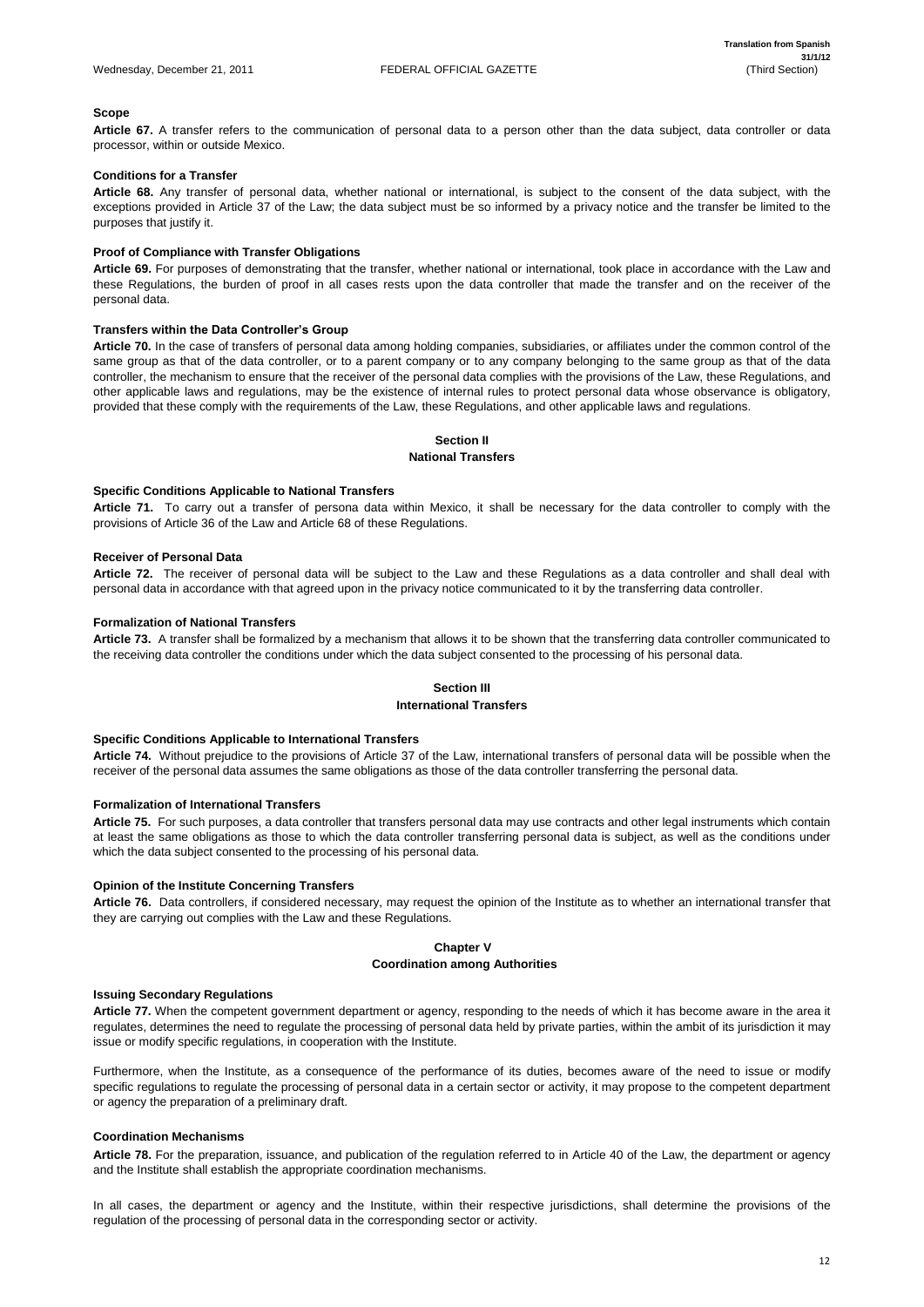# **Chapter VII Binding Self-Regulation**

# **Scope of Self-Regulation**

**Article 79.** Pursuant to Article 44 of the Law, individuals or corporate bodies may agree among themselves or with civil or government organizations, national or foreign, on binding self-regulation arrangements in matters of personal data protection, complementing the provisions of the Law, these Regulations, and the regulations issued by departments or agencies in this matter and within their jurisdiction. Furthermore, through such arrangements, the data controller may prove to the Institute compliance with the obligations set forth in said regulations.

The above is in order to harmonize the processing carried out by those who become bound by the arrangements and facilitate the exercise of the rights of the data subjects.

# **Specific Objectives of Self-Regulation**

**Article 80.** Self-regulation arrangements may be codes of ethics or of good professional practice, seals of confidence, privacy policies, corporate privacy rules, and other mechanisms, that include specific rules or standards and have the following main objectives:

**I.** Cooperate in compliance with the principle of accountability to which the Law and these Regulations refer;

**II.** Establish qualitative processes and practices in the field of protection of personal data to supplement the provisions of the Law;

**III.** Encourage data controllers to establish policies, processes and best practices for compliance with the principles of the protection of personal data, guaranteeing privacy and confidentiality of the personal data in their possession;

**IV.** Encourage data controllers to voluntarily keep records or certifications regarding compliance with the provisions of the Law, and show to data subjects their commitment to the protection of personal data;

- **III.** The procedures or mechanisms to be used to ensure effective personal data protection by those adhering to them, as well as to measure such effectiveness;
- **IV.** Internal and external systems to supervise and monitor;
- **V.** Training programs for those processing personal data;
- **VI.** Mechanisms to facilitate the rights of the data subjects;
- **VII.** Identification of adhering individuals or corporate bodies to make it possible to recognize data controllers that meet the requirements of a given self-regulation arrangement and are committed to the protection of the personal data they hold, and
- **VIII.** Effective corrective measures in case of a failure to comply.

**V.** Identify data controllers that have privacy policies aligned with the implementation of the principles and rights of the Law, as well as workforce competence for the proper performance of their obligations in this regard;

**VI.** Facilitate coordination among different self-regulation arrangements recognized internationally;

**VII.** Facilitate transfers among data controllers that have self-regulation arrangements such as safe harbor;

**VIII.** Promote the commitment of data controllers to render accounts and adopt internal policies consistent with external criteria, as well as to support mechanisms to implement privacy policies, including tools, transparency, continuous internal supervision, risk assessment, external inspections and remediation systems, and

**IX.** Channel mechanisms for alternative dispute resolution among data controllers, data subjects and third parties, such as conciliation and mediation.

These arrangements shall be binding upon those who join them; nevertheless, joining will be voluntary.

# **Incentives for Self-Regulation**

**Article 81.** When a data controller adopts and complies with a self-regulation arrangement, this will be taken into consideration by the institute in deciding upon any reduction in a penalty in the event of a finding of a failure to comply with the Law or these Regulations. In addition, the Institute may decide upon other incentives for the adoption of self-regulation arrangements, as well as mechanisms to facilitate administrative proceedings before it.

# **Minimum Content of Self-Regulation Arrangements**

**Article 82.** Self-regulation arrangements must take into account the parameters issued by the Ministry, in cooperation with the Institute, for the proper development of this type of self-regulation mechanisms and measures, considering at least the following:

**I.** The agreed upon arrangement, which may be ethics codes, good professional practice code, seals of confidence, or others that enable data subjects to identify the data controllers committed to protecting their personal data;

**II.** The extent of the application of the self-regulation arrangements;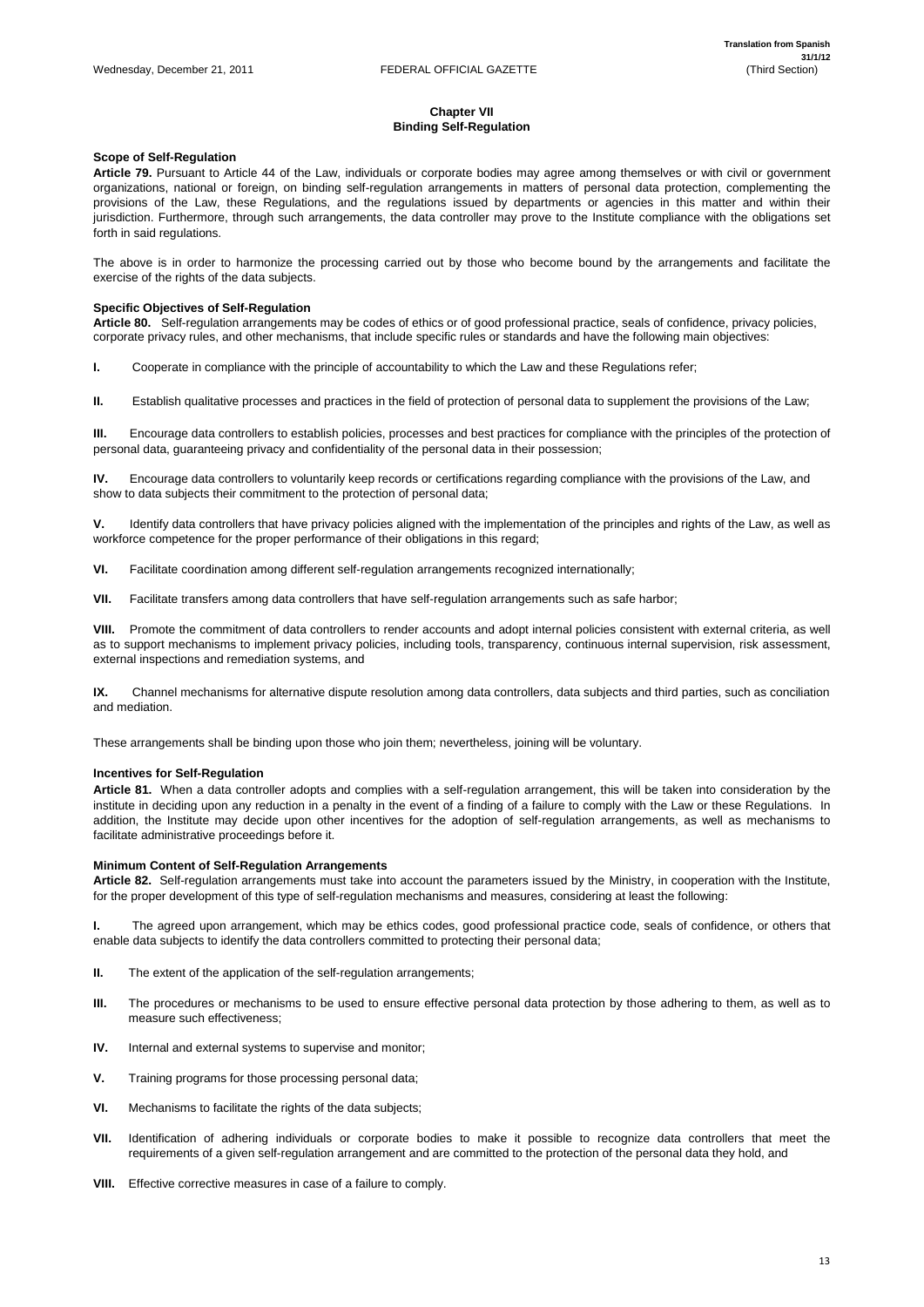# **Certification in Personal Data Protection**

**Article 83.** Binding self-regulation arrangements may include the certification of data controllers in the area of protection of personal data.

If a data controller decides to submit to a certification process, this shall be granted by a certifying individual or corporate body apart from the data controller in accordance with the guidelines that the parameters referred to in Article 43(V) set for this purpose.

# **Accredited Individuals and Corporate Bodies**

**Article 84.** The individuals and corporate bodies who are accredited as certifiers shall have as their principal duty that of certifying that the privacy policies, programs, and procedures voluntarily put into place by data controllers are followed in practice and ensuring proper processing and that the security measures adopted are adequate for their protection. For this purpose, certifiers may adopt mechanisms such as inspections and audits.

The procedure for accrediting the certifiers to which the previous paragraph refers shall be carried out in accordance with the parameters contemplated by Article 43 (V) of the Law. The certifiers shall guarantee their independence and impartiality in granting certificates, as well as compliance with the requirements and guidelines established in such parameters.

# **Self-Regulation Parameters**

# **Article 85.**

The self-regulation parameters referred to in Article 43 (V) of the Law shall contain mechanisms for the accreditation and revocation of the accreditation of individuals and corporate bodies as certifiers, as well as their duties; general guidelines for granting certificates in the protection of personal data, and the procedure for the notification of binding self-regulation arrangements.

# **Registration of Self-Regulation Arrangements**

**Article 86.** The self-regulation arrangements notice of which has been given in accordance with Article 44, last paragraph, of the Law form part of a registry to be administered by the Institute and in which all those complying with the requirements established in the parameters contemplated in Article 43 (V) of the Law will be included.

# **Chapter VII Rights of Personal Data Subjects and their Exercise**

# **Section I**

# **General Provisions**

# **Exercise of Rights**

**Article 87.** The exercise of any of the ARCO rights does not exclude the possibility of exercising another of them nor of this being a requirement to be fulfilled prior to exercising any of these rights.

# **Restrictions on the Exercise of Rights**

**Article 88.** The exercise of ARCO rights may be restricted for reasons of national security, by laws and regulations of a public policy nature, for reasons of public health and safety, or to protect the rights of third parties in those cases and to the extent contemplated in the laws applicable to the matter, or by a decision of a competent authority well-founded in law and fact.

# **Persons Authorized to Exercise Rights**

**Article 89.** ARCO rights may be exercised:

**I.** By the data subject, after proving his identity through the presentation of a copy of his identity document and having shown the original for comparison. Also admissible will be the electronic instruments by which it is possible to reliably identify the data subject and other authentication mechanisms permitted by law or previously established by the data controller. The use of an advanced electronic signature or the electronic instrument replacing it will exempt the data subject from the need to present a copy of the identification document, and

**II.** By the representative of the data subject, after proving:

a) the identity of the data subject;

b) the identity of the representative, and

c) the existence of the representation by means of a public instrument or simple power of attorney signed before two witnesses or by personal attendance by the data subject.

For the exercise of ARCO rights by minors or by a person under interdiction or without legal capacity, the representation rules of the Federal Civil Code shall apply.

#### **Means to Exercise Rights**

**Article 90.** For the exercise of ARCO rights, the data subject may submit, personally or through a representative, a request to the data controller using the means established in the privacy notice. For such purpose, the data controller shall make available to the data subject remote or local electronic communication means or such others as it considers appropriate.

In addition, the data controller may establish forms, systems, and other simplified methods to help data subjects exercise the ARCO rights and these must be mentioned in the privacy notice.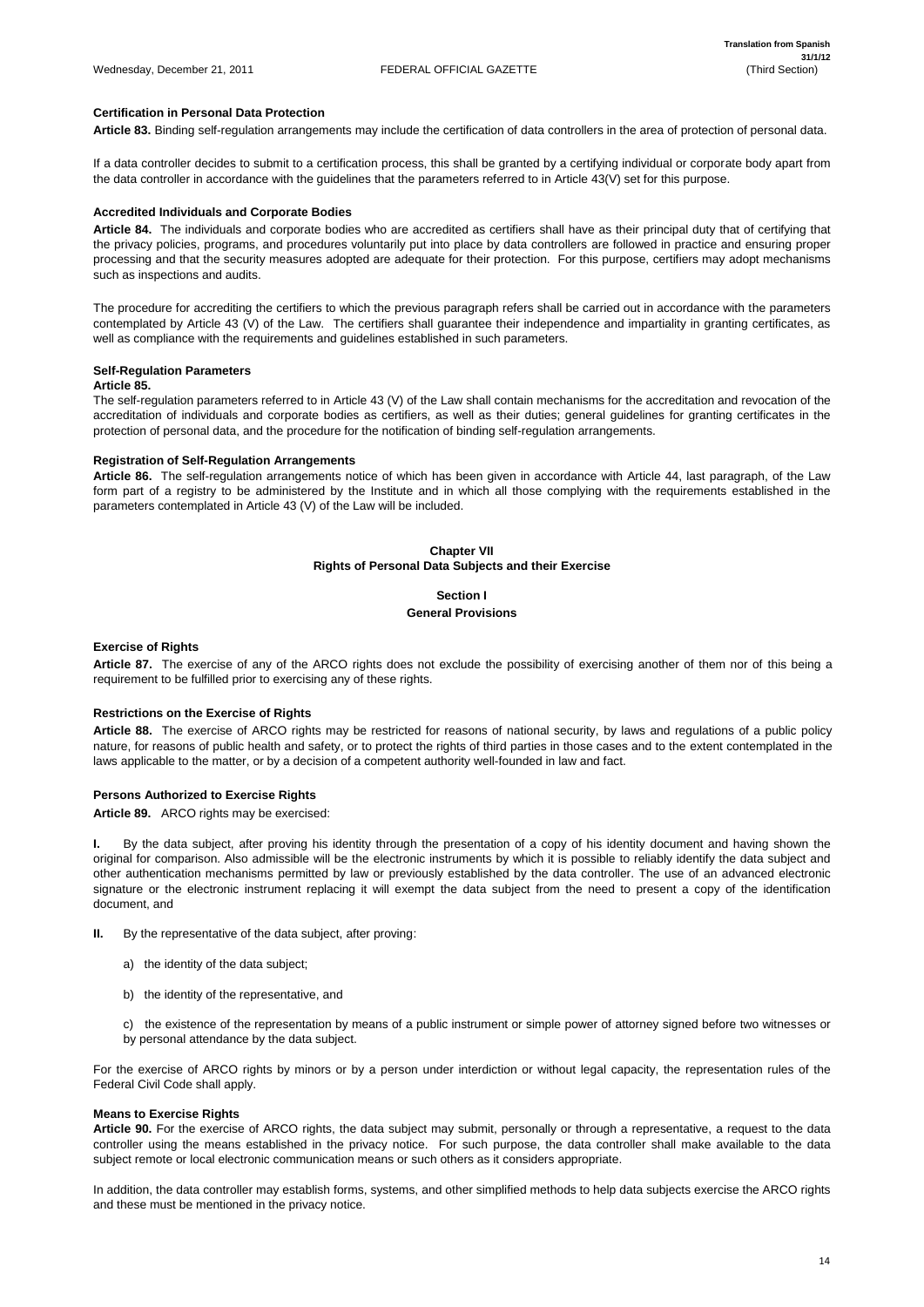# **Customer Service**

**Article 91.** When the data controller has customer service of any type or services for the resolution of claims related to the service rendered or the products offered, the data controller may resolve requests for the exercise of ARCO rights through such services, provided that the periods do not contradict those set out in Article 32 of the Law. In this case, the identity of the data subject is deemed proven by the means established by the data controller for the identification of the data subjects in providing its services or contracting for its products, provided that such means guarantee the identity of the data subject.

# **Specific Procedure for the Exercise of ARCO Rights**

**Article 92.** When the law applicable to certain databases or processing establishes a specific procedure for requesting the exercise of ARCO rights, the provisions that offer the better guarantees to the data subject and that do not contradict the provisions of the Law, shall apply.

# **Costs**

**Article 93.** The exercise of ARCO rights shall be simple and free-of-charge and the data subject need only pay expenses for shipping, reproduction, and if applicable, certification of documents, with the exception provided in Article 35, second paragraph, of the Law.

The costs of reproduction may not be higher than the costs of recovery of the corresponding material.

The data controller may not establish, as the only way to present requests to exercise ARCO rights, any service or means with a cost.

# **Address of the data subject**

**Article 94.** For the purposes of Article 29 (I) of the Law, the request for access must show an address or some other means for notification of the response to the request. If this requirement is not complied with, the data controller shall deem the request not presented, and note this for the record.

# **Request Registry**

**Article 95.** The data controller must process any request for the exercise of ARCO rights. The period to resolve the request will be calculated from the day it was received by the data controller and it will record the latter on the acknowledgement of receipt given to the data subject.

- **I.** In the case of an extension of twenty days to communicate the decision adopted on the admissibility of the request, the justification for the extension must be communicated within the same period, calculated from the date the request is received, or
- **II.** In the case of an extension of fifteen days to enforce the right in question, the justification of the extension must be communicated within the same period, calculated from the date of the notification of the admissibility of the request.

The period stated shall be interrupted if the data controller requires information from the data subject, as provided in the following Article.

# **Request for Additional Information**

**Article 96.** If the information provided in the request is insufficient or inaccurate and so cannot be dealt with, or if the documents referred to in Articles 29 (II) and 31 of the Law are not attached, the data controller may ask the data subject once, within five days after receipt of the request, to provide the items or documents necessary for its processing. The data subject shall have ten days to attend to the request, calculated from the day following the date on which it was received. If no response is provided within this period, the request will be considered as not having been submitted.

If the data subject attends to the request for information, the period that the data controller has to respond to the request begins to run from the day following that on which the data subject attends to the request.

If the data controller does not request additional documentation from the data subject to prove his identity or the legal status of his representative, the same shall be considered as proven by the documentation provided by the data subject in his request.

# **Extension of Periods**

**Article 97.** Pursuant to Article 32, second paragraph of the Law, if the data controller decides to extend the period to respond a request for the exercise of ARCO rights or the period for implementing the response, it must notify the applicant of the justification for the extension, within either of the following periods:

# **Response from the Data Controller**

**Article 98.** In all cases, the data controller must respond the request for the exercise of ARCO rights that it receives, regardless of

whether or not the personal data of the data subject appear in its databases, within the periods established in Article 32 of the Law.

The response from the data controller shall only refer to the personal data that have been specifically mentioned in the request and must be presented in a legible and understandable format with easy access. In case of the use of codes, initials, or keys, the corresponding meanings must be provided.

#### **On Site Access to Personal Data**

**Article 99.** When access to the personal data is on site, the data controller must determine the period during which the data subject may come to consult them, which may not be less than fifteen days. If this period lapses and the data subject has not come to obtain access to his personal data, it will be necessary to submit a new request.

#### **Refusal by Data Controller**

**Article 100.** A data controller must justify its refusal to grant the exercise of ARCO rights and inform the data subject of his right to request the commencement of proceedings for the protection of rights with the Institute.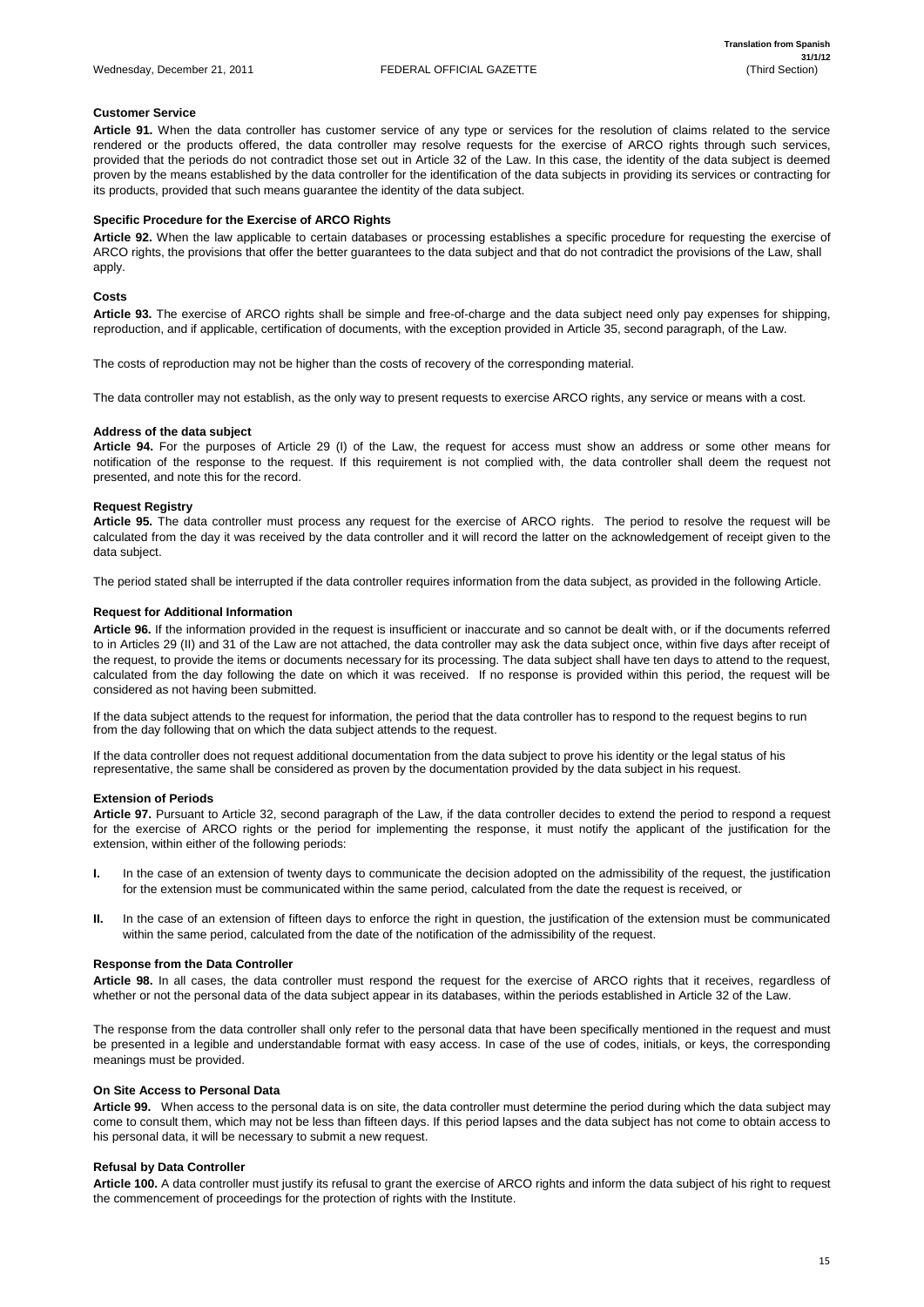# **Section II**

# **Right to Access and its Exercise**

# **Right of Access**

**Article 101.** Pursuant to Article 23 of the Law, the data subject has the right to obtain his personal data from the data controller, as well as information regarding the conditions and general features of the processing.

# **Means of Complying with Right of Access**

**Article 102.** The obligation to give access will be considered as complied with when the data controller makes available to the data subject personal data on site, respecting the period set out in Article 99 of these Regulations, or by issuing photocopies or using magnetic, optical, sound, visual, or holographic media, as well as other information technologies contemplated in the privacy notice. In all cases access must be granted in formats which are readable and comprehensive to the data subject.

When the data controller considers it appropriate, it may agree with the data subject upon reproduction media for the information different from that mentioned in the privacy notice.

# **Section III Right to Rectification and its Exercise**

# **Right to Rectification**

**Article 103.** Pursuant to Article 24 of the Law, the data subject may request, at any time, from the data controller, a rectification or correction of his personal data that are inaccurate or incomplete.

# **Requirement to Exercise Right to Rectification**

**Article 104.** The request for rectification must indicate to what personal data it refers, as well as the rectification or correction to be made, and must be accompanied by the documentation proving the admissibility of the request. The data controller may offer mechanisms for the benefit of the data subject to facilitate the exercise of this right.

# **Section IV**

# **Right of Cancellation and its Exercise**

# **Right of Cancellation**

**Article 105.** Pursuant to Article 25 of the Law, cancellation means stopping the processing of personal data by the data controller, starting from their blockage and subsequent supression.

# **Exercise of Right of Cancellation**

**Article 106.** The data subject may request, at any time, that the data controller cancel the personal data when he considers that they are not being processed in accordance with the principles and duties established by the Law and these Regulations.

The cancellation shall proceed with respect to all personal data of the data subject contained in a database, or only part thereof, as requested.

# **Blockage**

**Article 107.** If the cancellation is warranted, and without prejudice to the provisions of Article 32 of the Law, the data controller shall:

**I.** Establish a blockage period only for the purpose of determining possible liability with respect to the processing, up to the legal or contractual limitation period, and so notify the data subject or his representative in the reply to the request for cancellation to be issued within the period of twenty days set out in Article 32 of the Law;

- **II.** Take appropriate security measures for the blockage;
- **III.** Put the blockage into effect within the period of fifteen days set out in Article 32 of the Law, and

**IV.** After the blockage period, carry out the supression using the security measures previously established by the data controller.

# **Purpose of Blockage**

**Article 108.** Pursuant to Article 3 (III) of the Law, the blockage has as its purpose the prevention of processing, with the exception of

storage, or possible access by any person, unless otherwise established by law.

The blockage period will be until the limitation period or contractual period.

# **Section V Right of Objection and its Exercise**

#### **Right of Objection**

**Article 109.** Pursuant to Article 27 of the Law, the data subject may, at any time, object to the processing of his personal data or require it to stop when:

- **I.** There is a legitimate reason for doing so and his specific situation so requires, in which case, he must justify the fact that, even though the processing is lawful, it must stop in order to avoid its continuation causing prejudice to the data subject, or
- **II.** He needs to state his objection to the processing of his personal data in order to avoid processing for specific purposes.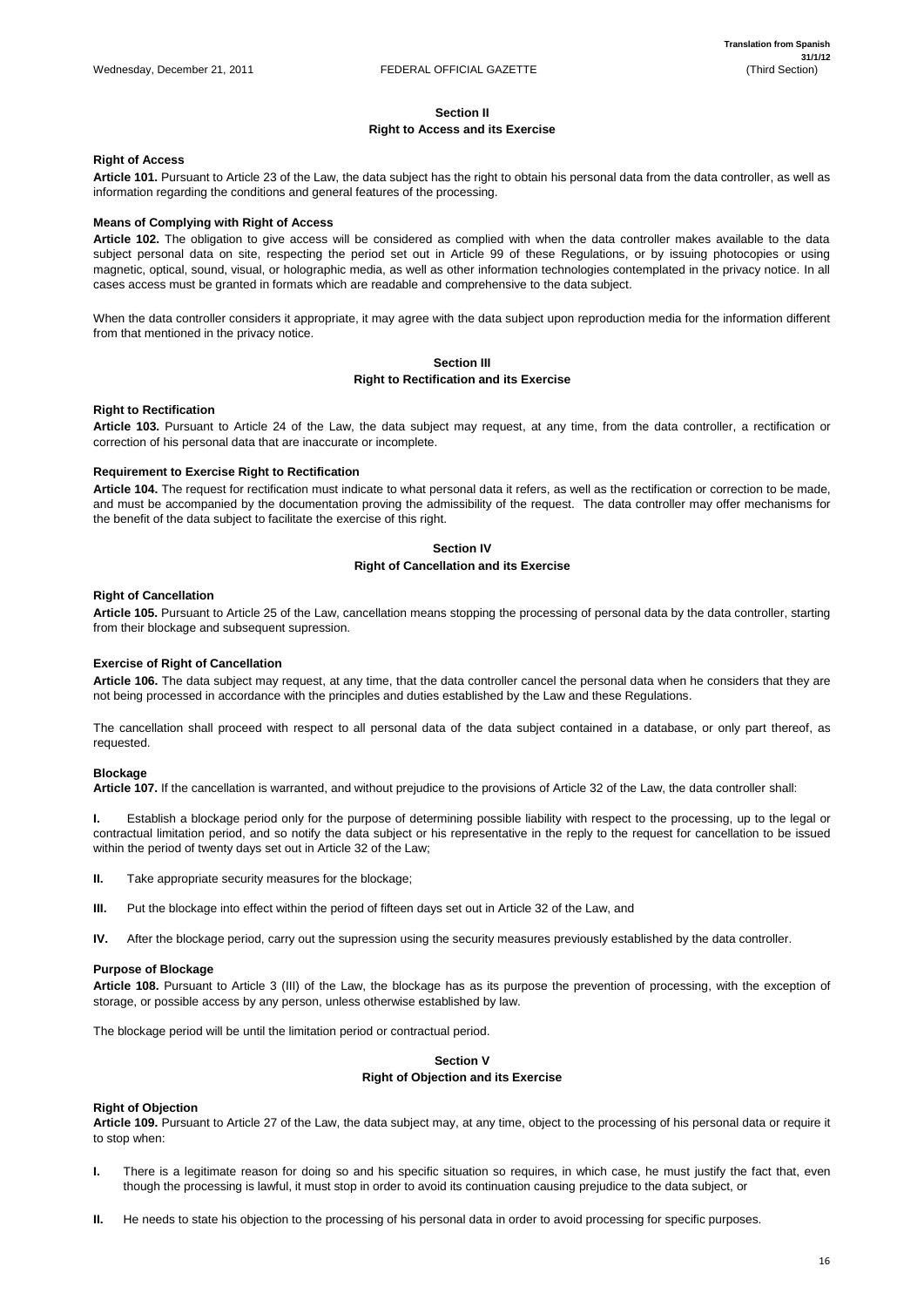The exercise of the right to object may not be exercised in those cases where the processing is necessary to comply with a legal obligation imposed on the data controller.

# **Exclusion Lists**

**Article 110.** In order to exercise the right to object, data controllers may prepare their own exclusion lists, including in them the data of the people who have stated their refusal to allow the processing of their personal data, either for their products or those of third parties.

Furthermore, data controllers may prepare common exclusion lists by industry or in general.

In both cases, the recording of the data subject in such lists must be free-of-charge and give to the data subject proof of being recorded on the list by the means established by the data controller.

# **Public Registry of Consumers and Public Registry of Users**

**Article 111.** The Public Register of Consumers referred to in the Federal Law for Consumer Protection and the Public Register of Users referred to in the Law for the Protection and Defense of Users of Financial Services continue in force and will be governed in accordance with the laws referred to and any rules and regulations arising therefrom.

# **Section VI Decisions Made without Human Intervention**

#### **Processing in Decisions Made without Human Intervention**

**Article 112.** When personal data is used in decision-making without human intervention, the data controller must so inform the data subject.

In addition, the data subject may exercise his right of access in order to discover the personal data used as part of the decision-making process, and as the case may be, his right to rectification, when he considers that some of the personal data used are incorrect or incomplete so that, in accordance with the mechanisms implemented by the data controller for this purpose, he can request a reconsideration of the decision made.

# **Chapter VIII Procedure for Protection of Rights**

#### **Initiation**

**Article 113.** A request to begin proceedings for the protection of rights must be submitted by the data subject or his representative; either by a document in no particular format, on the forms set by the Institute, or through the system established by the latter, within the period contemplated by Article 45 of the Law.

Both the form and the system must be made available by the Institute on its website and in every one of the authorized offices as determined by it.

When filing a request for the protection of rights, the data subject or his representative must prove his identity or legal status, respectively, pursuant to Article 89 of these Regulations. In the case of the data subject, the latter may also prove his identity by electronic means or by other methods, as provided by applicable law.

The Institute may consider the identity of the data subject or the legal status of the representative as having been proven when the same has already been proven to the data controller upon exercising his ARCO rights.

# **Methods for Submitting a Request for the Protection of Rights**

**Article 114.** A request for the protection of rights must be filed at the address of the Institute, in its authorized offices, by certified mail with acknowledgment of receipt, or in the system referred to in the previous Article, in the latter case, provided that the person has the certification of electronic identification referred to in Article 69-C of the Federal Law of Administrative Procedures. In any case, the applicant shall be given an acknowledgment of receipt showing in a legally acceptable manner, the date of filing of the request.

When the applicant files his request by electronic means through the system established by the Institute, it will be understood that he accepts that notices will be made to him through the same system or by other electronic media generated by this, unless he indicates a different means for notifications.

When the request is submitted by the data subject or his representative in an office authorized by the Institute, the latter shall certify the proof of identity or, as the case may be, the legal status of the representative, and may send or register by electronic means, both the request and the attached documents. In this case, the request will be taken as having been received, for purposes of the period to which Article 47 of the Law refers, when the Institute, using this same media, generates proof of receipt.

The foregoing is without prejudice to the authorized office sending to the Institute by certified mail, proof of the identity of the data subject or the document proving the legal status of the representative, as well as the request and attached documents, to be included in the file of the matter.

If the data subject sends the request and its attachments by certified mail, the period to which Article 47 of the Law refers shall be calculated from the date stated on the date or receipt stamp of the Institute.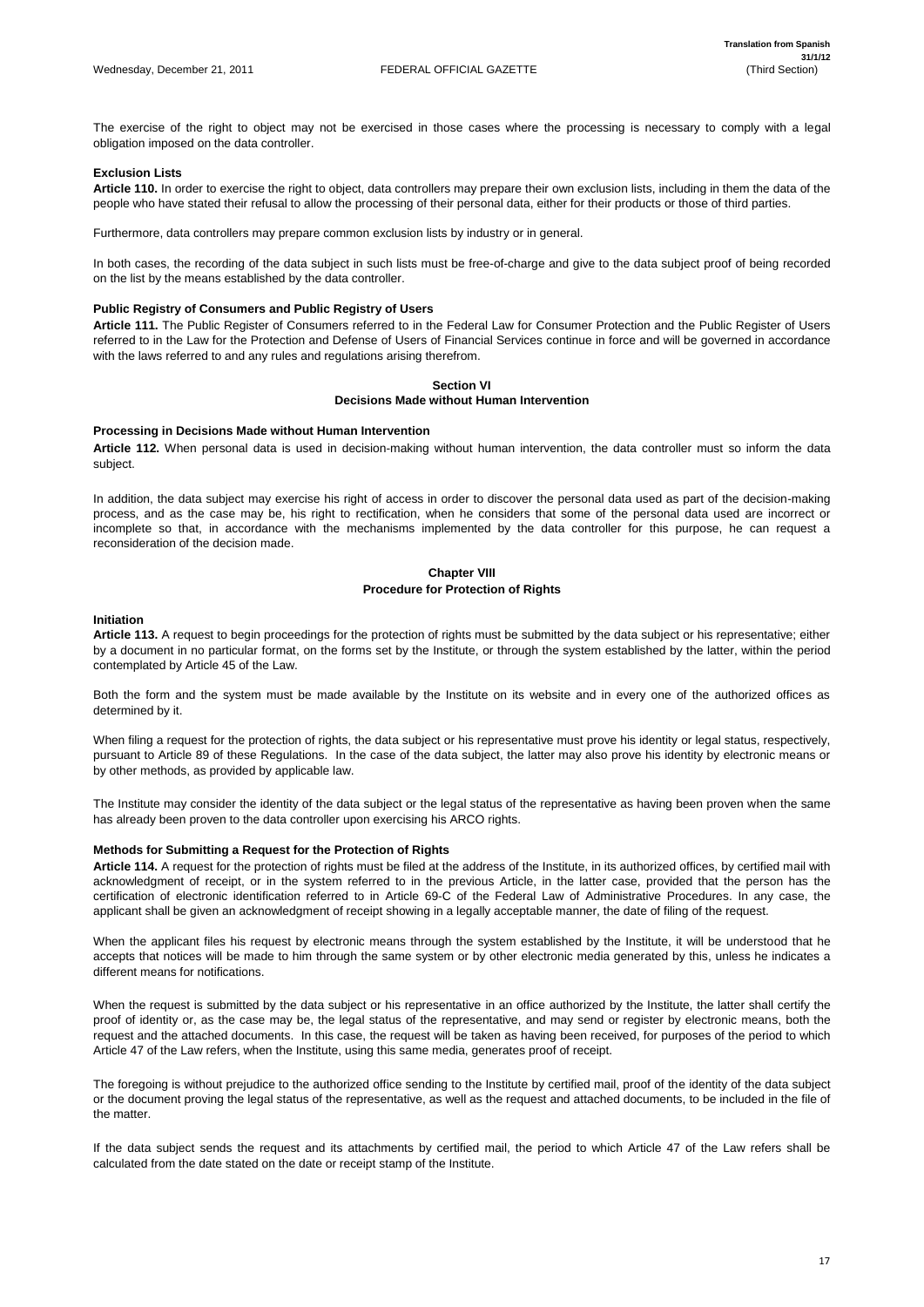# **Admissibility**

**Article 115.** Proceedings for the protection of rights may be pursued when the data subject is not satisfied with actions or omissions of the data controller with respect to the exercise of ARCO rights when:

**I.** The data subject has not received a response from the data controller;

**II.** The data controller does not give access to the personal data requested or does so in a form that is not understandable;

**III.** The data controller refuses to make rectifications or corrections to personal data;

**IV.** The data subject disagrees with the information delivered because he considers that it is incomplete or does not correspond to what was requested or with the cost or type of reproduction;

**V.** The data controller refuses to cancel the personal data;

**VI.** The data controller persists in processing in spite of a proper request for objection, or refuses to deal with the request for objection, and

- **II.** The document proving that he acts on his own behalf or in representation of the data subject;
- **III.** The document showing the response of the data controller, if applicable;
- **IV.** If he challenges the failure by the data controller to respond, a copy of the acknowledgement or proof of receipt, by the data controller, of the request for the exercise of rights;
- **V.** The documentary evidence offered to prove his claim;
- **VI.** The document in which he indicates the other evidence offered by him, pursuant to Article 119 of these Regulations, and
- **VII.** Any other document he considers ought to be submitted to the judgment of the Institute.

**VII.** For other reasons that in the opinion of the Institute are admissible under the Law or these Regulations.

# **Requirements of the Request for Protection of Rights**

**Article 116.** The applicant must attach to his request for protection of rights, pursuant to Article 46 of the Law, the following information and documents:

**I.** A copy of the request for the exercise of rights in question, as well as a copy of the documents attached for each of the parties, if applicable;

If the data subject cannot prove that he attended the data controller, either because the latter had refused to receive the request to exercise his ARCO rights or to issue a receipt, he shall bring this to the attention of the Institute by filing a document with it and this shall be given to the data controller for his response, in order to guarantee for the data subject the exercise of his ARCO rights.

# **Admission Order**

**Article 117.** The Institute shall decide upon the admissibility of the request for protection of rights within a period of no more than ten days after its receipt.

After agreeing upon the admission, the Institute shall communicate this to the applicant, providing a copy to the data controller within a period no more than ten days, attaching all documents filed by the data subject, in order to allow the data controller to provide such response as it considers appropriate within a period of fifteen days from notification, with the obligation to offer the evidence it deems relevant.

# **Admission or Rejection of Evidence**

**Article 118.** The Institute shall issue a decision to admit or reject the evidence, and if necessary, the evidence will be examined at a hearing, the place or media, date and time of which the parties shall be notified.

# **Submission of evidence Article 119.** The following may be produced as evidence:

- **I.** Public documents;
- **II.** Private documents;
- **III.** Inspection, provided it is conducted through a competent authority;
- **IV.** Legal presumptions, in its double aspect, legal and human;
- **V.** Experts;
- **VI.** Witness testimony, and
- **VII.** Photographs, websites, documents, and other items provided by science and technology.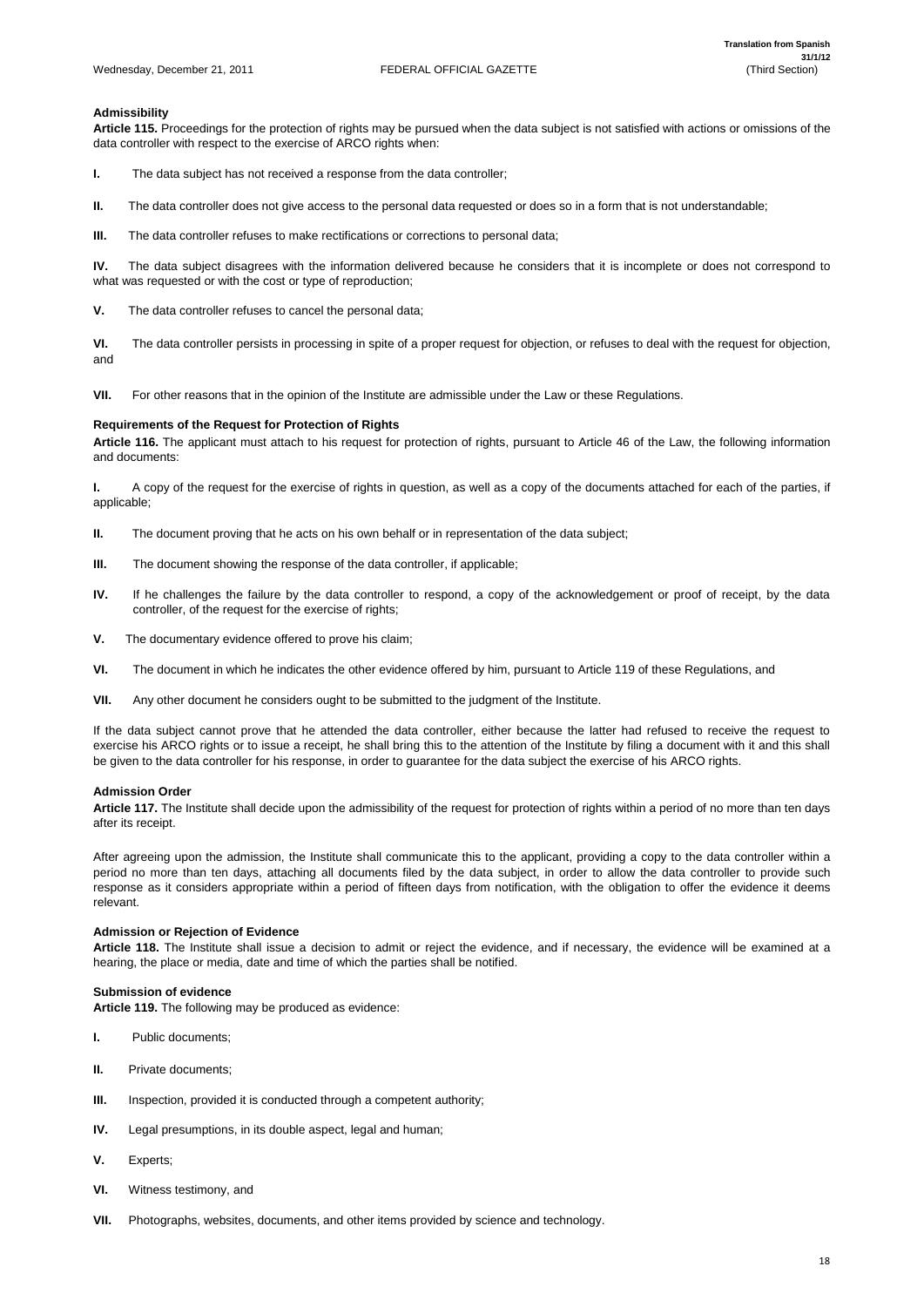In the case of expert evidence or witness testimony, it shall be necessary to specify the facts they will deal with and indicate the name and address of the expert or the witnesses, producing the list of questions or the interrogatories, respectively, to prepare the same. Without these, the evidence will be deemed as not offered.

# **Conciliation**

**Article 120.** After the request is admitted and without prejudice to the provisions of Article 54 of the Law, the Institute shall order conciliation between the parties according to the following procedure:

**I.** In the order admitting the request for protection of rights, the Institute shall require the parties to declare, by any means, their willingness to reconcile, within a period of ten days, calculated from the date of notification of the order. The order shall contain a summary of the request for protection of personal data and the response of the data controller, if any, indicating the common elements and the points in dispute.

The conciliation may be held in person, by remote or local electronic communication means, or by any other means as determined by the Institute. In any case, the conciliation shall be recorded using means that prove it took place.

The conciliation stage is waived when the data subject is a minor and any of the rights contemplated in the Law for the Protection of the Rights of Children and Adolescents, related to the Law and these Regulations, were violated, unless the minor has duly accredited legal representation.

**III.** If a party does not attend the conciliation hearing and justifies the absence within a period of five days, a second conciliation hearing will be called. If the party does not attend the latter hearing, the proceedings for the protection of rights will continue. If a party fails to attend a conciliation hearing without justification, the proceedings shall continue.

**II.** If the parties accept the possibility of reconciling, the Institute shall indicate the place or means, day and time for the conciliation hearing which shall take place within twenty days after the Institute receives the declaration of the willingness of the parties to reconcile, attempting to reconcile the interests of the data subject and the data controller.

The conciliator may, at any time during the conciliation, require the parties to produce within a maximum period of five days, the evidence that they consider necessary for the conciliation.

The conciliator may suspend the conciliation hearing when he deems it appropriate or at the request of both parties, up to two times. If the hearing is suspended, the conciliator shall state the day and time for its resumption.

A record shall be made of any conciliation hearing, showing its result. If the data controller or the data subject or their respective representatives do not sign the record, this will not affect its validity, it being necessary to state the refusal.

**IV.** In the absence of agreement in the conciliation hearing, the proceedings for the protection of rights will continue;

**V.** If reconciliation is achieved at the hearing, the agreement shall be put in writing and will be binding and shall state, if applicable, the period for it to be complied with, and

**VI.** Compliance with the agreement shall terminate the proceedings for the protection of rights; if not complied with, the Institute shall resume the proceedings.

The period referred to in Article 47 of the Law will be suspended during the period for compliance with the conciliation agreement.

The procedure established in this Article does not prevent the Institute, pursuant to Article 54 of the Law, from seeking conciliation at any time during the procedure for the protection of rights.

# **Hearing**

**Article 121.** For the purposes of the penultimate paragraph of Article 45 of the Law, the Institute shall determine, if applicable, the place or means, date and time for the hearing, which may be postponed only for justified cause. At the hearing, evidence which by its nature so requires, shall be submitted and a record of this made.

# **Presentation of Arguments**

**Article 122.** Once an order had been made recording that all evidence had been submitted, the file will be made available to the parties in

order for them to formulate arguments, if they wish to do so, within a period of five days, calculated from the notification of the order referred to in this Article. At the end of this period, the proceedings shall be closed and the Institute shall issue its decision within the period established in Article 47 of the Law.

#### **Interested Third Party**

**Article 123.** If no interested third party has been indicated, a third party may appear in the proceedings by filing a document proving his legal standing to intervene in the matter and may do so up to the closing of the proceedings. Such party must attach to his document the document proving his identity when he does not act in his own name and the documentary evidence offered by him.

#### **Lack of Response**

**Article 124.** If the proceedings begin due to a failure of the data controller to respond to a request for the exercise of ARCO rights, the Institute shall send a copy to the data controller so that it may prove, as applicable, that it did respond the request, or in the absence thereof, issue a response and communicate this to the data subject with a copy to the Institute within a period of ten days from the notification.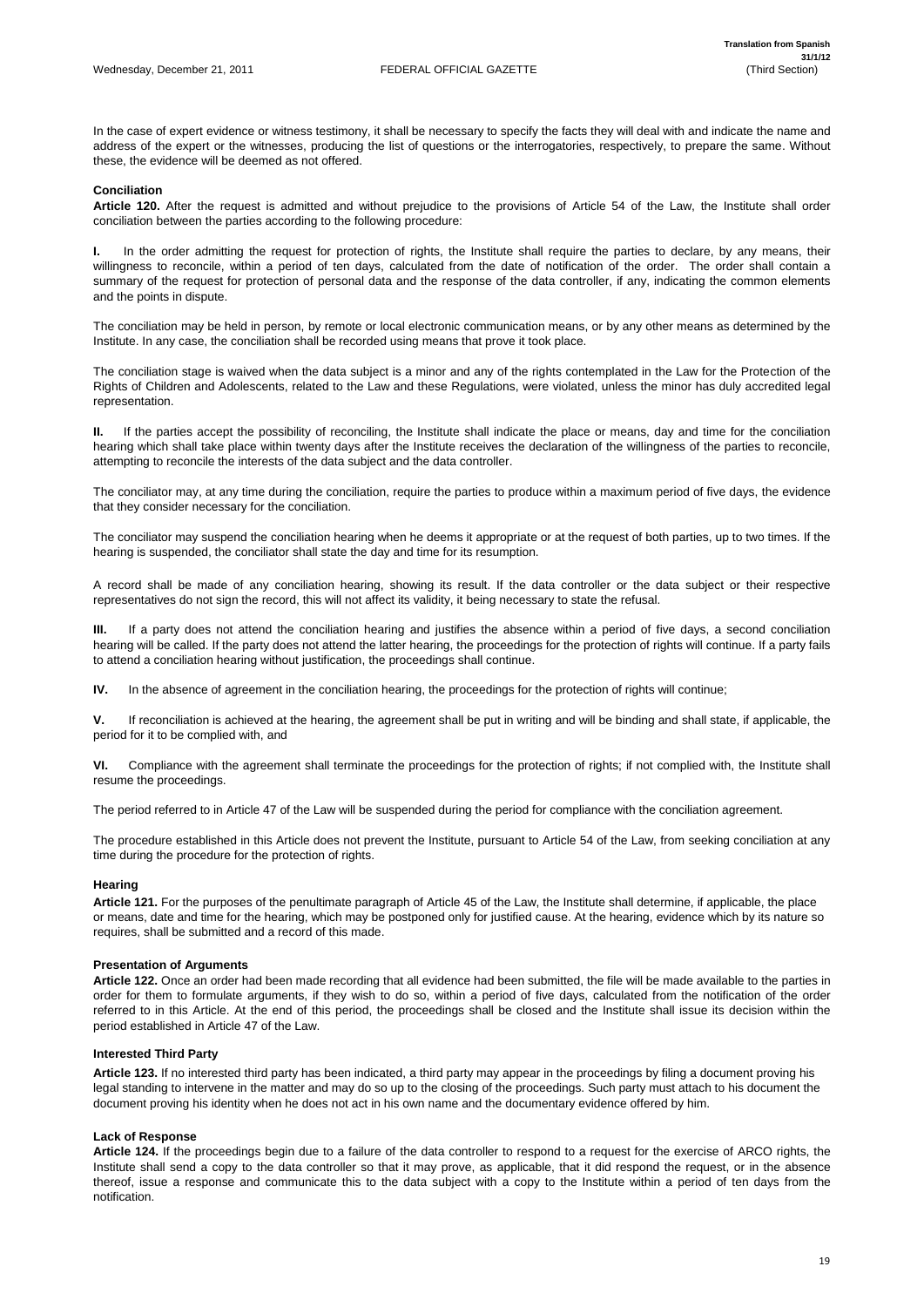If the data controller proves that it did respond the request for exercise of rights on time and in the proper form and had so notified the data subject or his representative, the proceedings for the protection of rights shall be dismissed for want of subject matter, in accordance with the provisions of Article 53 (IV) of the Law.

When the data controller proves that it did respond the request for exercise of rights on time and in the proper form and the request for the procedure for the protection of rights was not filed by the data subject within the period established by Law and these Regulations, the proceedings for the protection of rights shall be dismissed for being filed out-of-time, in accordance with the provisions of Article 53 (III) of the Law, as related to Article 52 (V) of the Law.

If the response was issued by the data controller during the proceedings for the protection of rights or was issued outside the period established in Article 32 of the Law, the data controller shall notify the Institute and the data subject of the response so that within a period of fifteen days from notification, the latter may take the appropriate steps to continue the course of the proceedings. If the data subject declares his satisfaction with the response, the proceedings shall be discontinued for want of subject matter.

When the data controller does not comply with the requirement referred to in the first paragraph of this Article, the facts declared by the applicant shall be deemed true and a decision made based on the items found in the file.

# **Decisions**

**Article 125.** The decisions of the Institute must be complied with within the time period and in the terms stated in them and may be used as the basis for other proceedings contemplated in the Law.

# **Challenging a Decision**

**Article 126.** Against a decision in the proceedings for the protection of rights, a nullity action may be filed with the Federal Tax and Administrative Justice Tribunal.

# **Renewal of Proceedings**

**Article 127.** If the request for the protection of rights does not contain any of the causes for admissibility provided in Article 115 of these Regulations, but refers to the inspection proceedings contained in Chapter IX of these Regulations, the proceedings shall be referred to the competent department or agency, within a period of no more than ten days, calculated from the day on which the request was received.

When the proceedings are carried out as a consequence of a complaint, the Institute shall acknowledge receipt of the complaint and may request the documentation it deems appropriate to carry out the proceedings.

# **Chapter IX Inspections**

#### **Initiation**

**Article 128.** The Institute, in order to prove compliance with the provisions of the Law or the regulations arising from it, may begin an inspection proceeding, requiring the data controller to provide the necessary documentation or visiting the establishment where the databases are located.

# **Basis for Admissibility**

**Article 129.** Inspections may be initiated *ex officio* or at the request of a party, upon the instructions of the Plenum of the Institute.

Any person may file a complaint with the Institute about alleged violations of the provisions of the Law and other applicable laws and regulations, provided that they do not fall within the scope of the admissibility of a proceeding for the protection of rights. In this case, the Plenum will determine, upon proper grounds, the admissibility of beginning an inspection proceeding.

#### **Certification**

**Article 130.** While carrying out an inspection, the personnel of the Institute shall have official authority to certify the accuracy of facts related to the transactions they are carrying out.

# **Requirements of the Complaint**

**Article 131.** The complaint must indicate the following:

- **I.** Name and address of the complainant, or if applicable, the means of receiving notifications;
- **II.** List of the facts on which the complaint is based, and if applicable, the evidence to prove the allegations, and

**III.** Name and address of the complainant, or if applicable, information on the complainant's location.

The complaint may be filed by the same means as is established for proceedings for the protection of rights.

When the complainant files his complaint by electronic means through the system established by the Institute, it will be understood that he accepts that notifications will be made to him by the same system or through other electronic means generated by this, unless he indicates a different means for notifications.

#### **Carrying Out the Inspection**

**Article 132.** The inspection proceedings will have a maximum duration of one hundred and eighty days, calculated from the day the Plenum issues the decision to begin and shall conclude with a decision. The Plenum of the Institute may extend this term once for up to an equal period.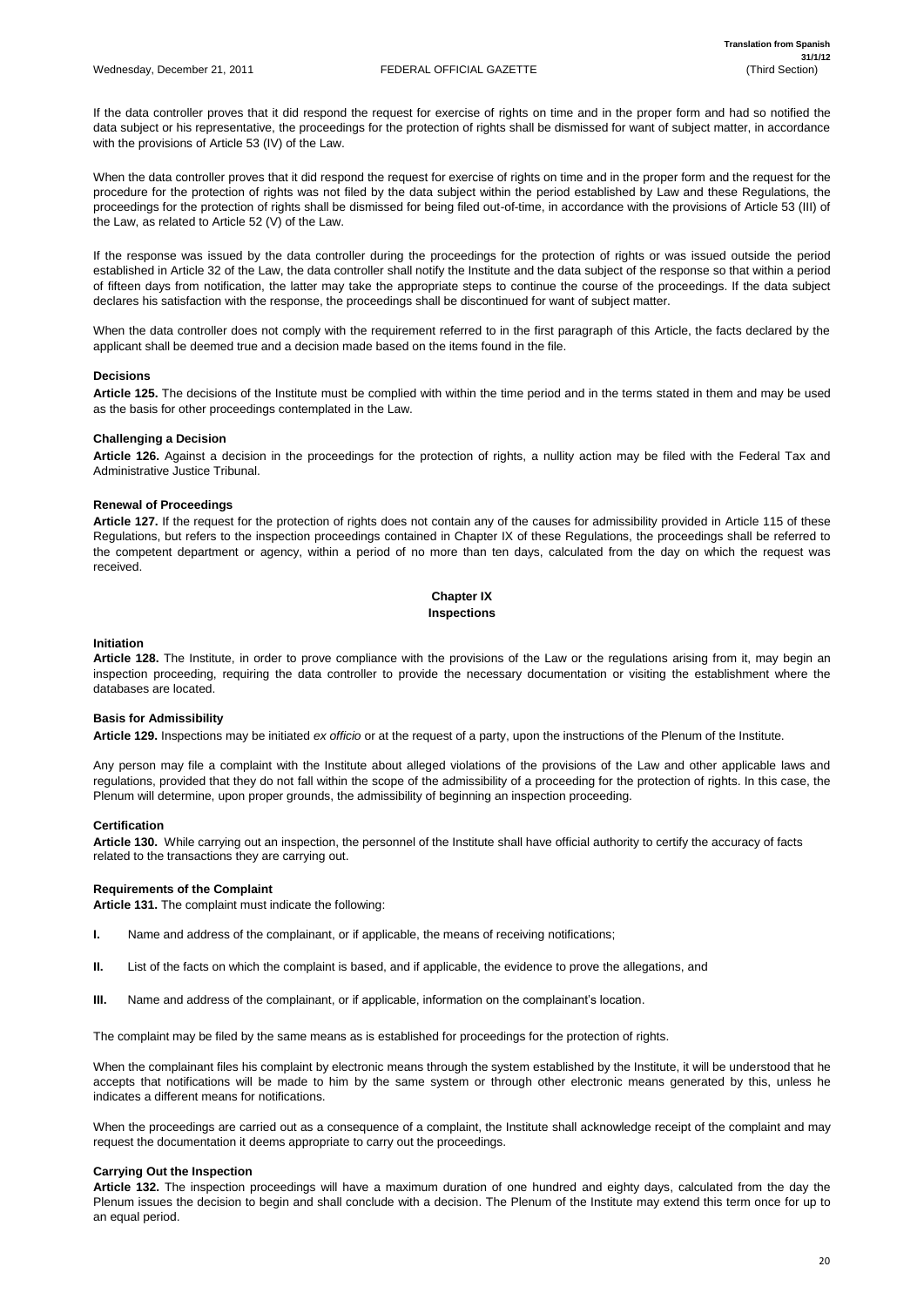The Institute may carry out various inspections to gather the necessary evidence which inspections shall not take longer than a maximum of ten days for each one. Notice of this period must be given to the data controller or data processor, and if applicable, to the complainant.

# **Inspections**

**Article 133.** The personnel of the Institute who carry out the inspections must have a legally proper written order bearing the handwritten signature of the competent official of the Institute, specifying the location of the establishment of the data controller or the location of the databases that are the subject of the inspection, the purpose and scope of the visit, and the provisions of the law upon which it is based.

# **Identification of Personnel**

**Article 134.** When starting the visit, the inspector must show a valid credential with photograph, issued by the Institute, which accredits him to carry out such function, as well as the legally proper written order referred to in the previous Article, a copy of which must be left with the person visited.

# **Minutes of Inspection**

**Article 135.** The inspection will conclude with the drawing up of the minutes of the inspection which shall indicate the steps taken during the inspection(s). The minutes will be drawn up in the presence of two witnesses proposed by the person with whom the proceedings took place or by the inspector, if the former refuses to propose them.

The minutes issued in duplicate shall be signed by the inspector and by the data controller, data processor, or the person with whom the inspection took place, who may take such steps as are considered appropriate.

If the party inspected refuses to sign the minutes, this circumstance shall be expressly noted therein. The refusal shall not affect the validity of the proceedings or the minutes themselves. The signature of the party inspected will not be considered as agreement with the minutes, only as the receipt thereof.

The party inspected will be given one of the originals of the inspection minutes and the other will be incorporated in the file.

# **Contents of Minutes of Inspections**

**Article 136.** The inspection minutes shall state:

- **I.** Name of the party inspected;
- **II.** Time, day, month and year when the inspection began and ended;

**III.** Information clearly identifying the address, such as street, number, area [*colonia*], municipality or district [*delegación*], postal code, and state where the visit took place, as well as the telephone number or other form of communication available for the party inspected;

- **IV.** Number and date of the order authorizing the inspection;
- **V.** Name and title of the person with whom the inspection was conducted;
- **VI.** Name and address of the people who acted as witnesses;
- **VII.** Information concerning the proceedings;
- **VIII.** Declaration of the party inspected, if he wishes to give it, and

**IX.** Name and signature of those taking part in the inspection, including those of the inspectors. If the party inspected or his legal representative refuses to sign, this will not affect the validity of the minutes, although the inspector shall make a note thereof.

The parties inspected for whom the minutes of the inspection were drawn up may make observations in the minutes and take such steps with respect to the contents of the minutes as they consider legally appropriate or may do so in writing within a period of five days after the date of the minutes.

# **Decision**

**Article 137.** The inspection proceedings shall conclude with a decision issued by the Plenum of the Institute, establishing, if applicable,

the measures to be adopted by the data controller within the period established therein.

The decision of the Plenum may begin the commencement of sanction proceedings or establish a period for them to begin, something which will be carried out pursuant to the provisions of the Law and these Regulations.

Notice of the decision of the Plenum shall be given to the party inspected and to the complainant, if any.

#### **Challenging a Decision**

**Article 138.** Against the decision issued in the inspection proceedings, a nullity action may be filed with the Federal Tax and Administrative Justice Tribunal.

# **Redirection of Proceedings**

**Article 139.** If the complaint filed does not refer to the proceedings mentioned in this Chapter, but instead to one of the bases for admissibility of proceedings for the protection of rights contained in Article 115 of these Regulations, the matter will be redirected to the appropriate administrative office, within a period not to exceed ten days, calculated from the day on which the request was received.